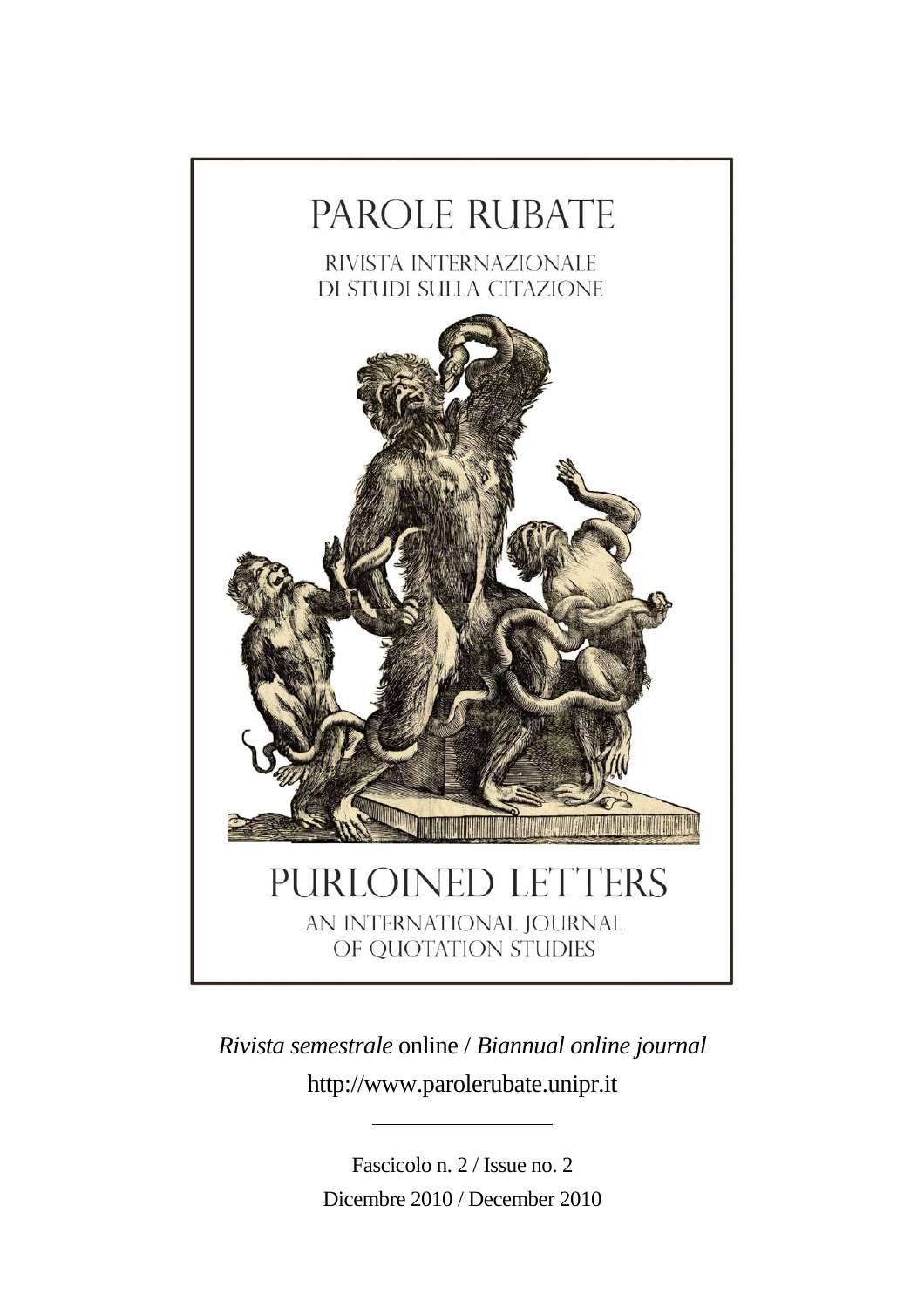*Direttore* **/** *Editor* Rinaldo Rinaldi (Università di Parma)

#### *Comitato scientifico* **/** *Research Committee*

Mariolina Bongiovanni Bertini (Università di Parma) Dominique Budor (Université de la Sorbonne Nouvelle **–** Paris III) Roberto Greci (Università di Parma) Heinz Hofmann (Universität Tübingen) Bert W. Meijer (Nederlands Kunsthistorisch Instituut Firenze / Rijksuniversiteit Utrecht) María de las Nieves Muñiz Muñiz (Universitat de Barcelona) Diego Saglia (Università di Parma) Francesco Spera (Università di Milano)

#### *Segreteria di redazione* **/** *Editorial Staff*

Nicola Catelli (Università di Parma) Chiara Rolli (Università di Parma)

#### *Esperti esterni (fascicolo n. 2)* **/** *External referees (issue no. 2)*

Lucia Battaglia Ricci (Università di Pisa) Francesco Bausi (Università della Calabria) Carol Bolton (Loughborough University) Roberto Campari (Università di Parma) Francesco Fiorentino (Università di Bari) Amedeo Quondam (Università di Roma La Sapienza) Franca Varallo (Università di Torino)

#### *Progetto grafico* **/** *Graphic design*

Jelena Radojev (Università di Parma)

Direttore responsabile: Rinaldo Rinaldi Autorizzazione Tribunale di Parma n. 14 del 27 maggio 2010 © Copyright 2010 – ISSN: 2039-0114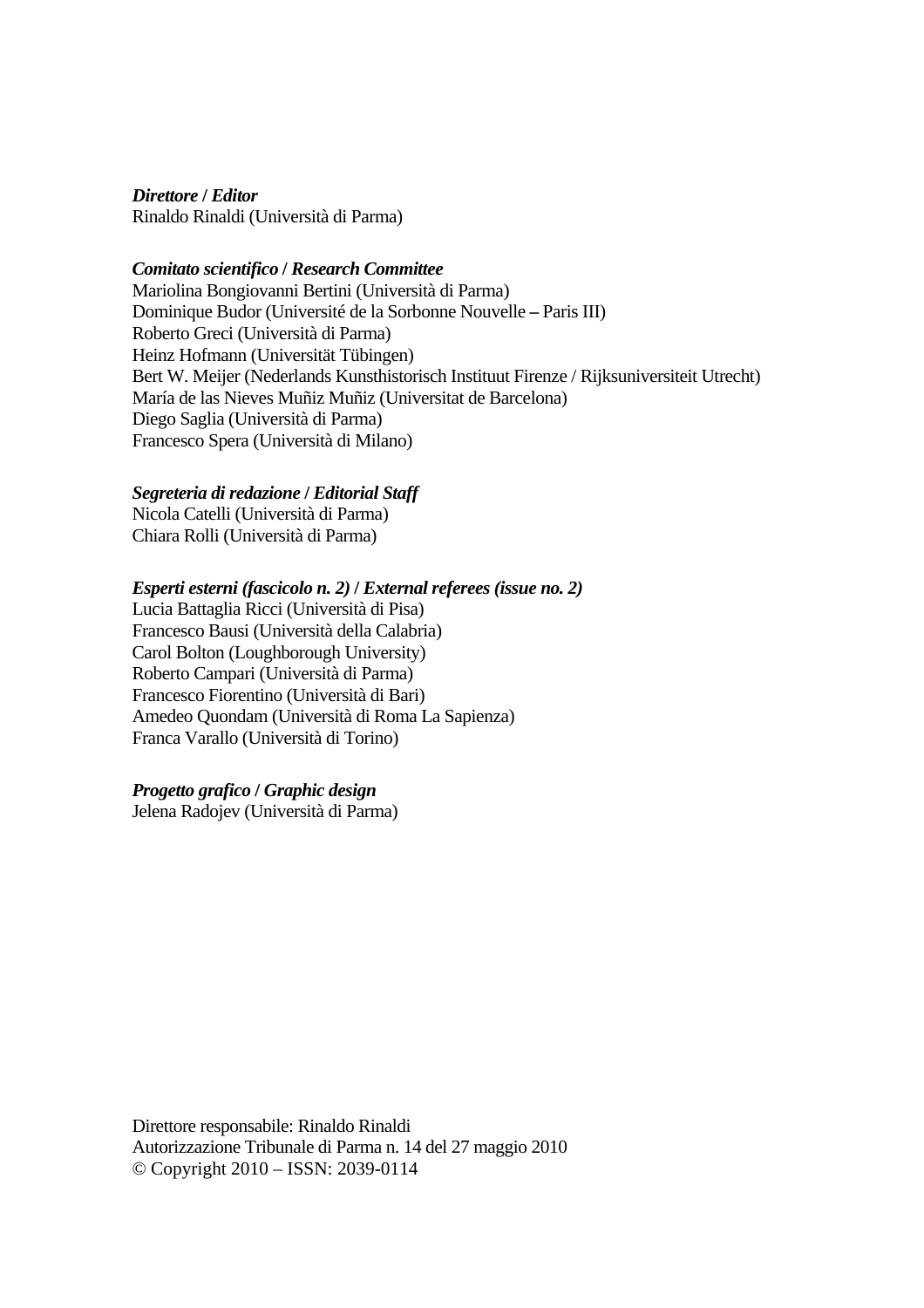### INDEX / CONTENTS

#### PALINSESTI / PALIMPSESTS

| Controcanto. Per alcune citazioni esplicite nelle novelle di Matteo Bandello<br>RINALDO RINALDI (Università di Parma) | $3 - 25$ |
|-----------------------------------------------------------------------------------------------------------------------|----------|
| Quotation, Paratext and Romantic Orientalism: Robert Southey's "The Curse"<br>of Kehama" (1810)                       |          |
| <b>OURANIA CHATSIOU</b> (Swansea University)                                                                          | 27-50    |
| Nel segno di Polifilo                                                                                                 |          |
| VANJA STRUKELJ (Università di Parma)                                                                                  | 51-93    |
| Chacun sa citation                                                                                                    |          |
| MICHELE GUERRA (Università di Parma)                                                                                  | 95-118   |

#### MATERIALI / MATERIALS

| La citazione biblica come esegesi del testo: "Paradiso", XIV, 85-96<br>MATTEO LEONARDI (Liceo Classico "Don Bosco", Borgomanero)        | 121-136 |
|-----------------------------------------------------------------------------------------------------------------------------------------|---------|
| Ombre di ombre. Wilde cita Balzac. II<br>SUSI PIETRI (École Nationale Supérieure d'Architecture, Paris)                                 | 137-147 |
| Tre citazioni: Corazzini, Sbarbaro, Montale<br>GIORGIO BÁRBERI SQUAROTTI (Università di Torino)                                         | 149-165 |
| L'inganno della monade perfetta. Autoreferenzialità e intertestualità<br>in Luigi Malerba. I<br>GIOVANNI RONCHINI (Università di Parma) | 167-183 |

#### LIBRI DI LIBRI / BOOKS OF BOOKS

[recensione – review] *Remploi, citation, plagiat. Conduites et pratiques médiévales (Xe -XII<sup>e</sup> siècle)*, études réunies par Pierre Tourbet et Pierre Moret, Madrid, Casa de Velazquez, 2009 DIANA BERRUEZO 187-194

[recensione – review] Sandra Covino, *Giacomo e Monaldo Leopardi falsari trecenteschi. Contraffazione dell'antico, cultura e storia linguistica nell'Ottocento italiano*, Firenze, Olschki, 2009 ALESSANDRO MARIGNANI 195-203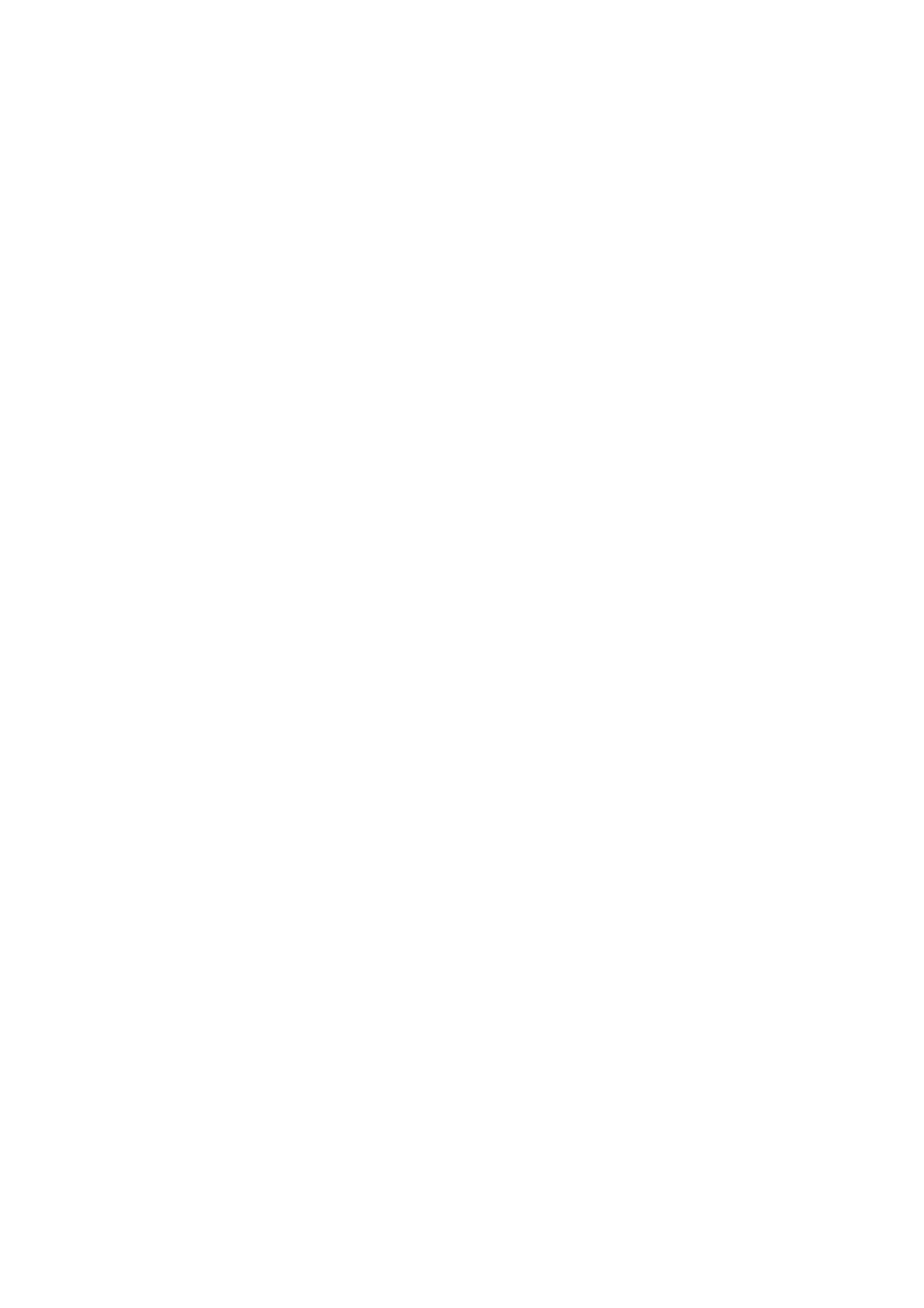

# OURANIA CHATSIOU

# **QUOTATION, PARATEXT AND ROMANTIC ORIENTALISM: ROBERT SOUTHEY'S "THE CURSE OF KEHAMA" (1810)**

## 1. *"Purloined Letters": Quotation and Paratext in British Orientalism*

In his essay *The Purveyor of Truth*, a reading of Edgar Allan Poe's *The Purloined Letter*, Jacques Derrida challenges invention and authorial creativity by arguing that: "everything begins 'in' a library: in books, writings, references. Therefore nothing begins. Only a drifting or disorientation from which one does not emerge".<sup>[1](#page-4-0)</sup> Many of Poe's works literally begin in an "obscure, little back library", a "silent, dark room", and a "study":

<span id="page-4-0"></span><sup>1</sup> J. Derrida, *The Purveyor of Truth*, trans. by A. Bass, in *The Purloined Poe: Lacan, Derrida and Psychoanalytic Reading*, ed. by J. P. Muller and W. J. Richardson, Baltimore and London, The Johns Hopkins University Press, 1988, pp. 173-212 (p. 198).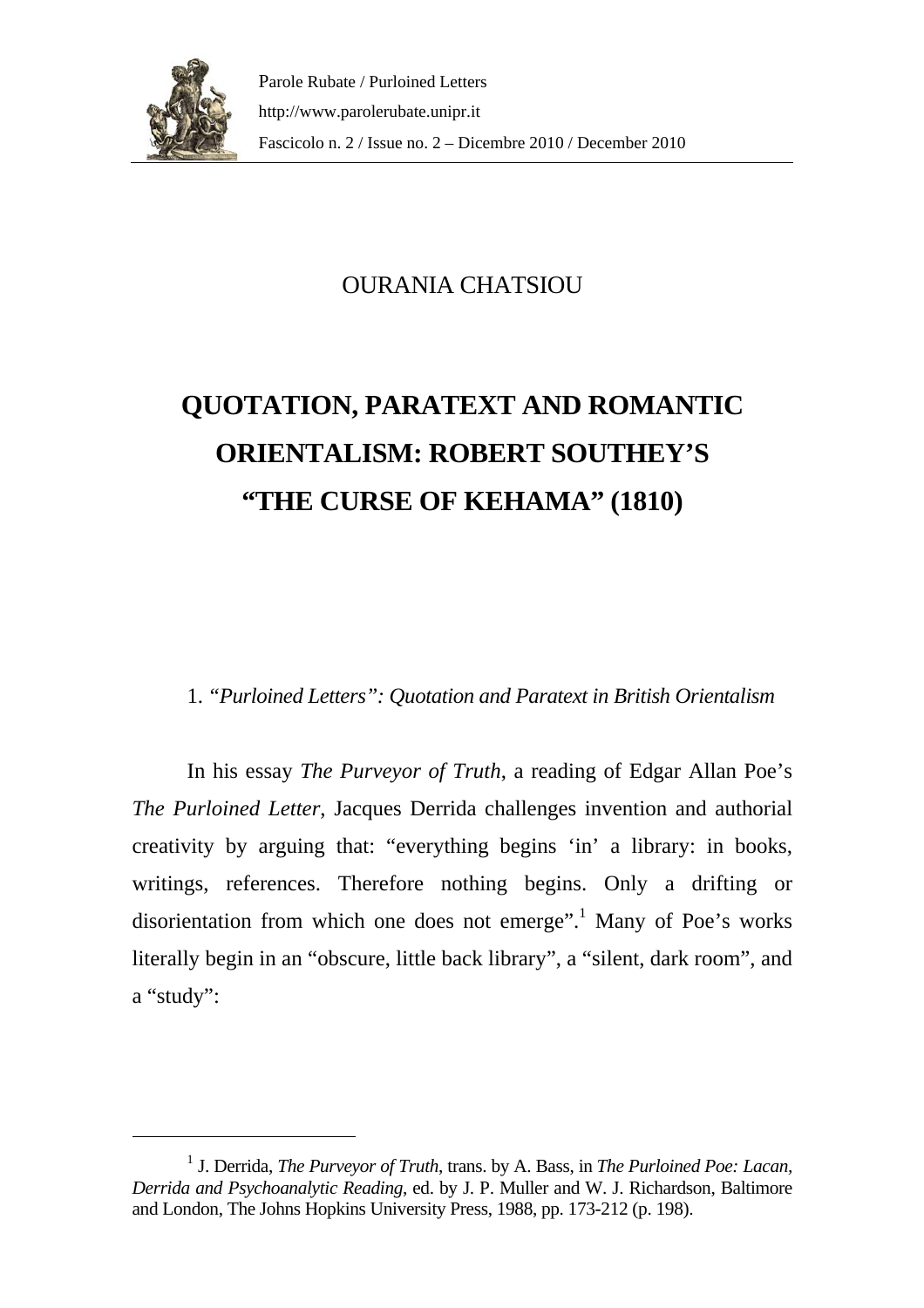"Our first meeting was at an obscure library in the Rue Montmarte, where the accident of our both being in search of the same very rare and very remarkable volume brought us into closer communion": $2<sup>2</sup>$ 

"I was enjoying the twofold luxury of meditation and a meerschaum, in company with my friend C. Auguste Dupin, in his little back library, or book-closet, au troisieme, No. 33, Rue Dunot, Faubourg St. Germain. For one hour at least we maintained a profound silence; while each, to any casual observer, might have seemed intently and exclusively occupied with the curling eddies of smoke that oppresses the atmosphere of the chamber"; $3$ 

"During a rainy afternoon not long ago, being in a mood too listless for continuous study, I sought relief from *ennui*, in dipping here and there, at random among the volumes of my library – no very large one, certainly, but sufficiently miscellaneous".

Poe always liked to project and "flatter [himself as], not a little recherché".<sup>5</sup> He valued "a kind of writing so closely allied to reading that it explicitly relies on other texts [...]. The whole discourse is inflected with a connoisseurship: the 'miscellaneous' and 'recherché' taste that informs the library".<sup>6</sup> He was very much influenced by his literary milieu, seeking for literary models to quote, imitate, appropriate, surpass in style and erudition, or debate with. The powerful contemporary discourse of antiquarianism in Britain and its popular literary products – annotated poetry and prose – had a pervasive impact on the development of his poetics of intellectuality, and, specifically, his appreciation and use of marginalia, notes and "scribblings".<sup>7</sup> Sydney Owenson (Lady Morgan), Robert Southey, and most of all, Lord Byron, with their exotic orientalist works and elaborate annotations inspired Poe, exciting

<sup>2</sup> E. A. Poe, *The Murders in the Rue Morgue*, in Id., *The Portable Poe*, ed. by P. Van Doren Stern, New York, Penguin Books, 1945, pp. 332-376 (p. 337).

<span id="page-5-2"></span><span id="page-5-1"></span><span id="page-5-0"></span><sup>3</sup> Id., *The Purloined Letter*, ivi, pp. 439-462 (p. 439).

<sup>4</sup> Id., *Marginalia*, in Id., *The Complete Works of Edgar Allan Poe*, New York, Cosimo Classics, 2009, vol. IX: *Criticism*, pp. 176-372 (p. 178).

<span id="page-5-4"></span><span id="page-5-3"></span>

<sup>&</sup>lt;sup>5</sup> *Ibid.*<br><sup>6</sup> S. Rachman, *"Es lasst sich nicht schreiben": Plagiarism and "The Man of the Crowd"*, in *The American Face of Edgar Allan Poe*, ed. by S. Rosenheim and S. Rachman, Baltimore and London, The Johns Hopkins University Press, 1995, pp. 63-69 (p. 66).

<span id="page-5-5"></span><sup>7</sup> E. A. Poe, *Marginalia*, cit., p. 178.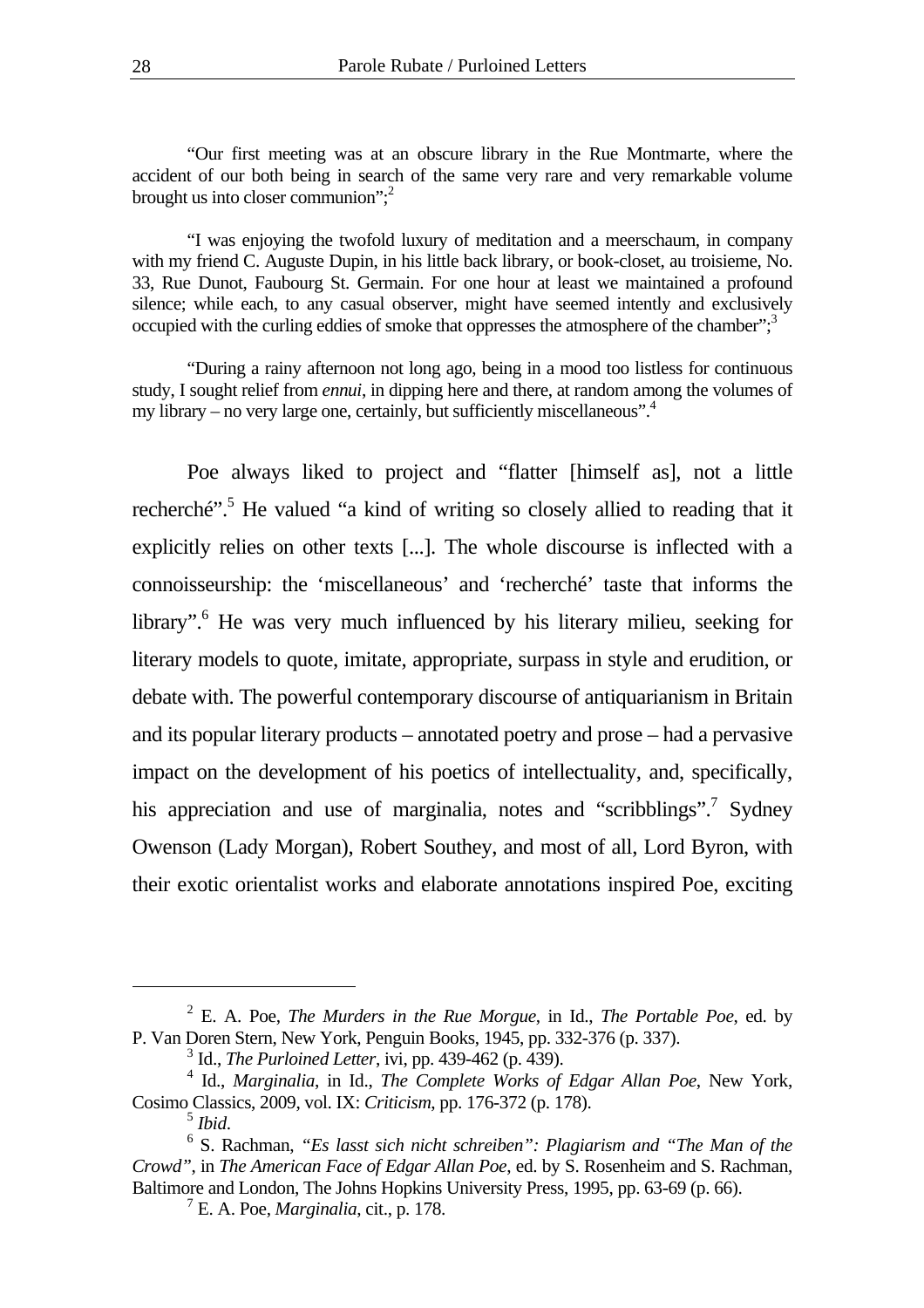his imagination and feeding his inherent admiration and systematic pursuit of scholarship.

There is a fascinating similarity between many of Poe's works and many British Romantic Orientalist works in that, more often than not, they both start "in a library". The greatest and most erudite Orientalist of the nineteenth century, and pioneer of the annotated Oriental romantic verse tale, Sir William Jones, established high scholarship and systematic research as the *raisons d'être* of Orientalism; he was nicknamed "Persian Jones" and "The Great Scholar".<sup>8</sup> Similarly, Robert Southey was characterised by Byron as the "only existing entire man of letters".<sup>9</sup> In 1821, Southey confessed: "I have a dangerous love of detail, and a desire of accuracy, which is much more expensive (both in materials and time) than I ought to afford".<sup>10</sup> Southey's reading was immense and he had a passion for facts. Retaining aspects of the eighteenth-century antiquarian tradition, he was an exponent of the lateenlightenment deification of education and learning. His thirst for knowledge was imperial in the Saidean sense, transcending in scope familiar European boundaries and embracing and domesticating exotic Asian and native American cultures. His precious library comprised 14,000 volumes. Thomas De Quincey compared it to that of Wordsworth's:

<span id="page-6-0"></span><sup>8</sup> M. J. Franklin, *Sir William Jones*, ed. by M. Stephens and R. B. Jones, Cardiff, University of Wales Press, 1995, p. 3 and p. 8.

<span id="page-6-1"></span><sup>&</sup>lt;sup>9</sup> "His appearance is Epic; and he is the only existing entire man of letters. All the others have some pursuit annexed to their authorship. [...] His prose is perfect. Of his poetry there are various opinions: there is, perhaps, too much of it for the present generation; posterity will probably select. He has passages equal to any thing": *The Life, Letters and Journals of Lord Byron*, ed. by T. Moore and Sir W. Scott, London, John Murray, 1920, p. 203. This appraisal, which when compared to the infamously combative relationship of the two poets sounds surprisingly judicious, rightly singles out Southey's breadth of erudition, variety of genres and immense productivity.

<span id="page-6-2"></span><sup>10</sup> Robert Southey to C. W. W. Wynn, Nov. 5, 1821, in *Selections from the Letters of Robert Southey*, ed. by J. W. Warter, 4 vols, London, Longman, Brown, Green and Longmans, 1856, vol. III, p. 282.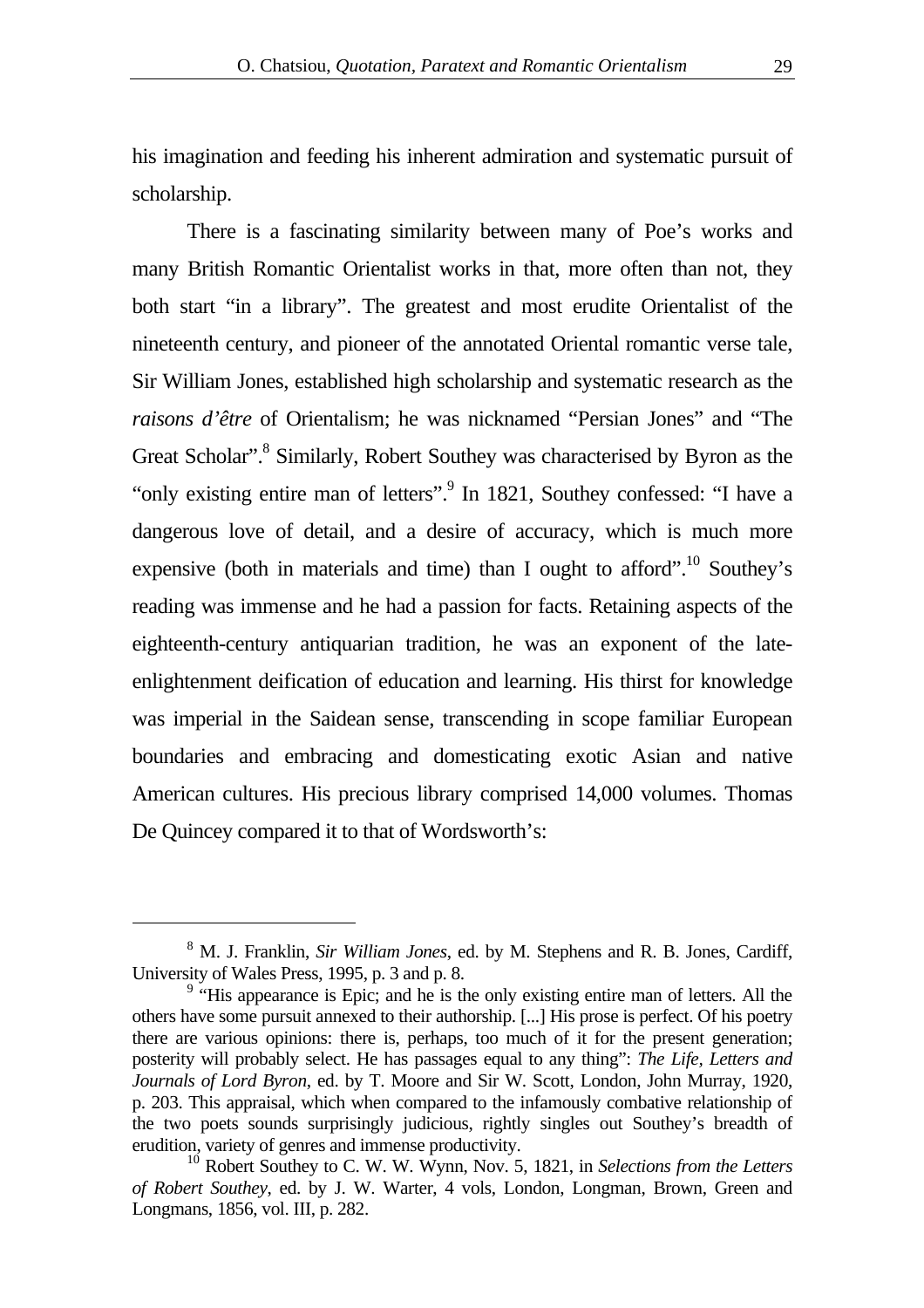"A circumstance which as much as anything, expounded to the very eye the characteristic distinctions between Wordsworth and Southey, and would not suffer a stranger to forget it for a moment, was the significant place and consideration allowed to the small book collection of the former, contrasted with the splendid library of the latter. The two or three hundred volumes of Wordsworth occupied a little, homely bookcase, fixed into one of two shallow recesses formed on each side of the fireplace by the projection of the chimney in the little sitting-room upstairs. […] On the other hand, Southey's collection occupied a separate room, the largest, and every way the most agreeable, in the house; and this room styled, and not ostentatiously (for it really merited that name), the Library".<sup>11</sup>

Lady Morgan, also an avid reader, as well as admirer and appropriator of Jones's scholarship, "had 'waded through' […] the Oriental library of her friend and former lover, the Dublin barrister Sir Charles Ormsby", before composing her orientalist romances and their antiquarian annotations.<sup>12</sup> Equally, on February 16, 1813, Lord Byron confessed to his friend Francis Hodgson: "I shall find employment in making a good Oriental scholar. I shall retain a mansion in one of the fairest islands, and retrace, at intervals, the most interesting portions of the East".<sup>13</sup> Although Byron often advertises his eyewitness originality and authenticity and constructs the appearance of writing entirely from personal experience and spontaneously, we should not disregard the number of books he consulted, just like Robert Southey. To a considerable extent, Romantic Orientalist literature is founded on scholasticism, authentication, quotation of antiquarian sources, in other words, on paratext. $14$ 

<span id="page-7-0"></span><sup>&</sup>lt;sup>11</sup> T. de Ouincey, *Recollections of the Lakes and the Lake Poets: Coleridge, Wordsworth and Southey*, Edinburgh, Adam and Charles Black, 1863, pp. 236-237.

<span id="page-7-1"></span><sup>12</sup> M. J. Franklin, *Representing India in Drawing-Room and Classroom; or, Miss Owenson and "Those Gay Gentlemen, Brahma, Vishnu, and Co."*, in *Interrogating Orientalism: Contextual Approaches and Pedagogical Practices*, ed. by D. L. Hoeveler and J. Cass, Ohio, Ohio State University Press, 2006, pp. 159-181 (pp. 171-172).

<span id="page-7-3"></span><span id="page-7-2"></span><sup>13</sup> *The Life, Letters and Journals of Lord Byron*, cit., p. 153.

<sup>14</sup> In his *Seuils*, translated in English in 1997, as *Paratexts, Thresholds of Interpretation*, – the most theoretically subtle and influential study of the paratext – Gerard Genette produced a mathematical formula on which he founded his whole analysis of paratext: "paratext = peritext + epitext". "Peritext" is the "more typical paratext", including paratextual elements which necessarily have "a *location* that can be situated in relation to the location of the text itself: around the text and either within the same volume or at a more respectful (or more prudent) distance. Within the same volume are such elements as the title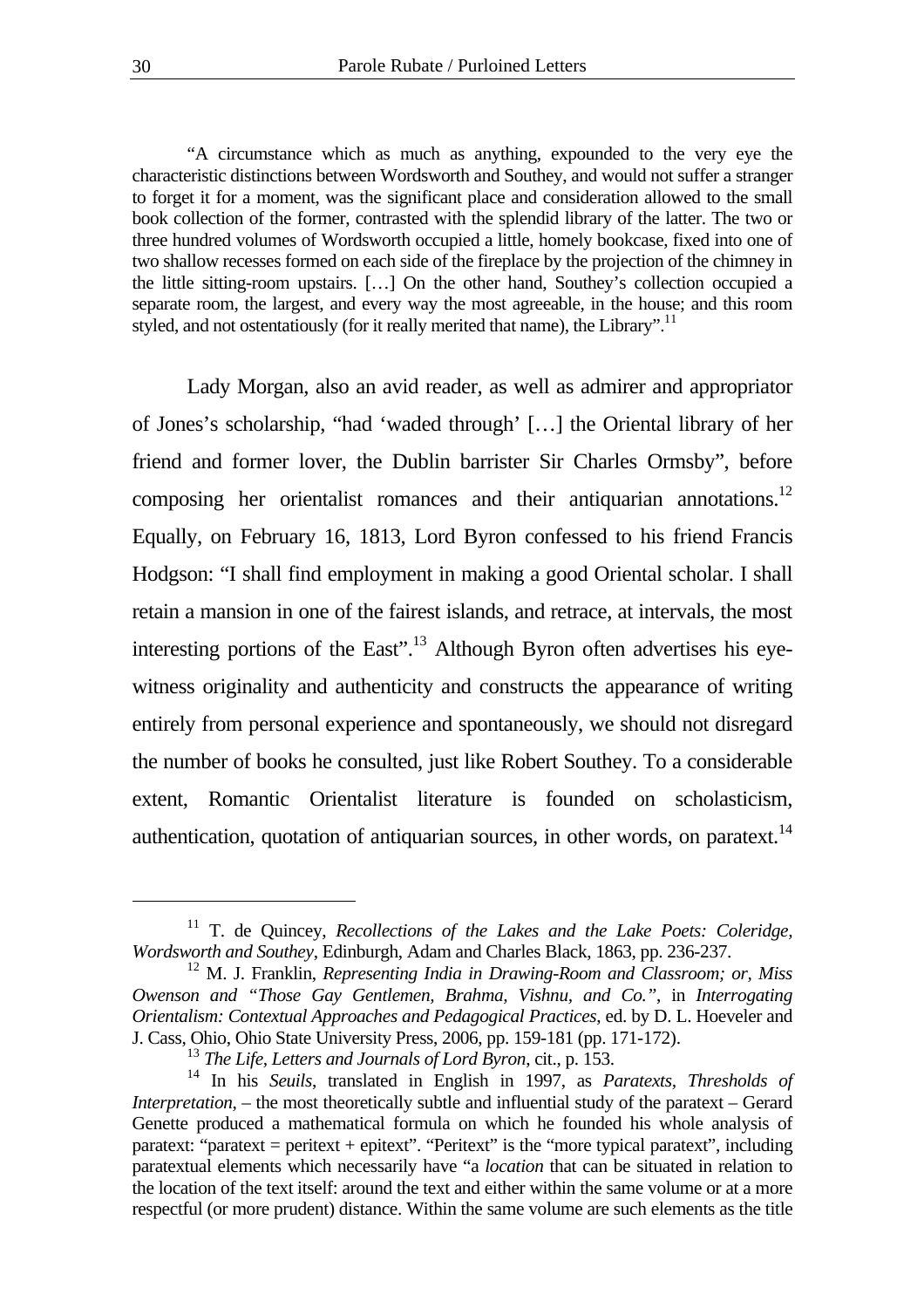It constitutes in many respects an oxymoronic, though fascinating and dynamic, symbiosis of repetition/replication and creative imagination/invention. Does the paratext demystify those "huge cloudy symbols of a high romance" and the "magic hand" of the Romantic poet?<sup>15</sup> Does it make poetry less "philosophical", or less "serious"?<sup>16</sup> How do we define pure creation and how diverse and hybrid is the nature of Romantic poetic creation and the figure of the Romantic creative genius? To what extent are Romantic-period poetics and authorial identity defined by constant "différance" and intertextuality, by "traces of traces",<sup>17</sup> by "Purloined Letters", by constant response to and echoing of other texts? What are the different authors' poetics and objectives of quotation? These are some of the questions this essay will seek to address.

## 2. *Robert Southey's "The Curse of Kehama" (1810): Paratext and the Hindu Gothic Sublime*

Southey's extraordinarily abundant notes hold a very prominent position in his *œuvre*, especially his lengthy Orientalist narrative poems, *Thalaba the Destroyer* (1801) and *The Curse of Kehama* (1810). His gothic tales were

or the preface and sometimes elements inserted into the interstices of the text, such as chapter titles or certain notes". (G. Genette, *Seuils*, Paris, Éditions du Seuil, 1987, trans. by J. E. Lewin and R. Macksey, *Paratexts: Thresholds of Interpretation*, Cambridge, Cambridge University Press, 1997, pp. 4-5). The "epitext", on the other hand, is a much broader term, relating a text or a book with "the world's discourse about [it]". It refers to "the distanced elements […], all those messages that, at least originally, are located outside the book, generally with the help of the media (interviews, conversations) or under cover of private communications (letters, diaries, and others)" (*ibid.*, p. 5).

<span id="page-8-0"></span><sup>15</sup> J. Keats, *The Poetical Works of John Keats, With a Life*, Boston, Little, Brown and Co., 1863, p. 348.

<span id="page-8-1"></span><sup>&</sup>lt;sup>16</sup> Aristotle famously argued that "poetry is more philosophical and more serious than history" because "poetry tends to express universals, and history particulars" (Aristotle, *Poetics*, trans. by M. Heath, New York, Penguin Books, 1996, p. 16).

<span id="page-8-2"></span><sup>17</sup> J. P. Muller and W. J. Richardson, *The Challenge of Deconstruction*, in *The Purloined Poe: Lacan, Derrida and Psychoanalysis*, cit., pp. 159-172 (p. 163).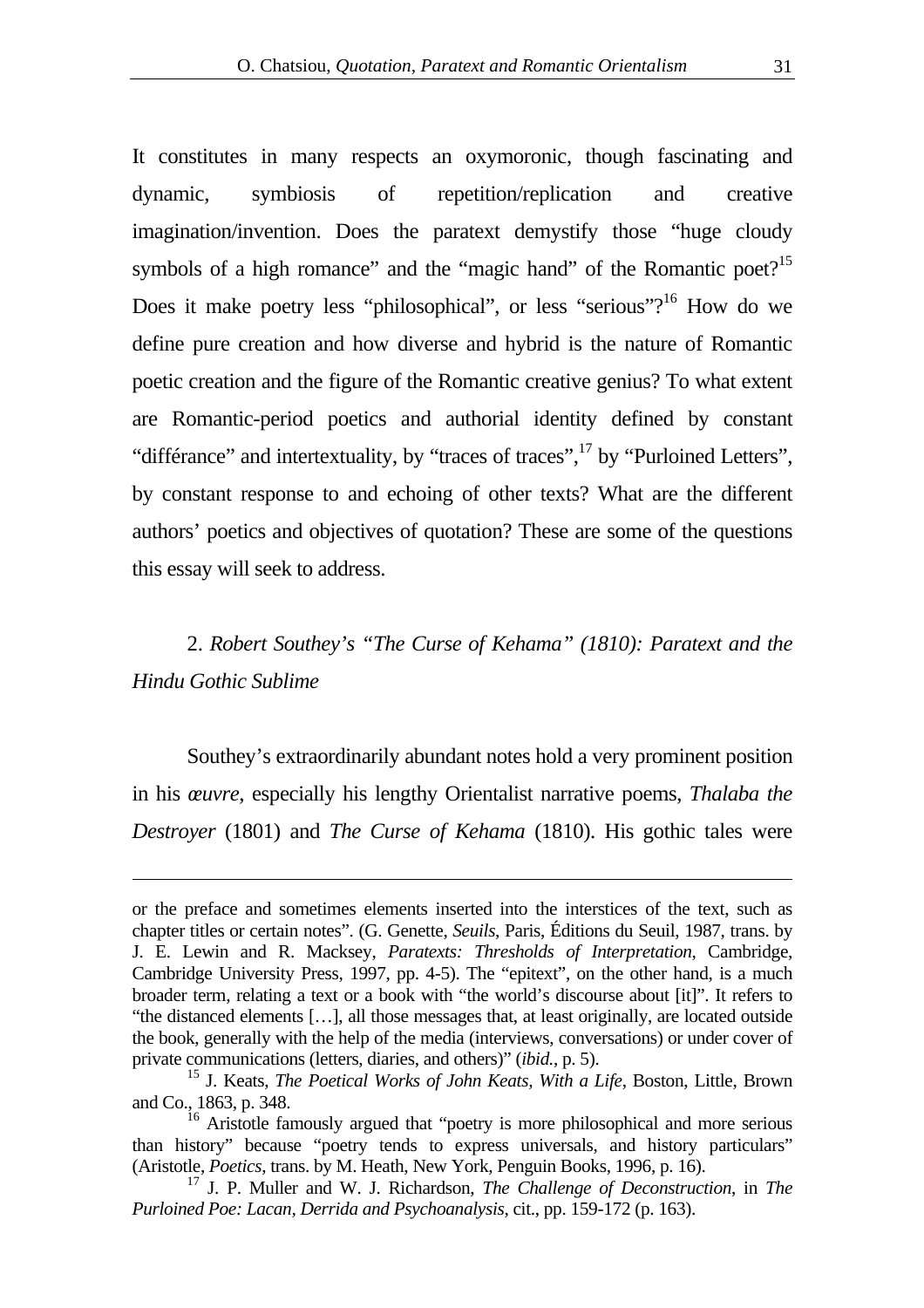prototypical, imitated and appropriated by the younger generation of Romantics: Byron, though he never admitted it of course, Shelley, and Moore. According to Tim Fulford, "*Thalaba* became […] the first of a new, Romantic, genre, an updated Oriental tale, now in verse and with a weighty apparatus of factual footnotes to convince the reader of its historical veracity"[.18](#page-9-0)

Southey's *Common-place Book* (1849-1851), very much like his literary notes, is "testimony to the industry, the perseverance, and the extensive research of the learned author", $^{19}$  the "only existing entire man of letters".<sup>20</sup> It "[gives] us at once an idea of the 'immense quarries' in which the author must have laboured".<sup>21</sup> It includes a wealth of details and curiosities, rather than commonplaces, on a range of subjects varying from civil, religious, literary and natural history, to travel literature, topography, socio-political analysis, miscellaneous anecdotes and gleanings.

We do not know the exact time when Southey started keeping notes while reading, but it is most definite that he sustained this practice for a very long period of his life. The most obvious connection between Southey's common-place books and notebooks and his paratext is the fact that he transformed a large amount of their content into the scholarly apparatus surrounding his works, primarily in the form of footnotes, endnotes, and appendices. The notes were commonly copied *verbatim* or only slightly abridged. Research was fundamental to Southey's authorship and one of his central writing practices was to convert facts, legends and anecdotes into

<span id="page-9-0"></span><sup>18</sup> R. Southey, *Poetical Works, 1793-1810*, 5 vols, London, Pickering & Chatto, 2004, vol. III: *Thalaba the Destroyer*, ed. by T. Fulford, pp. VIII-IX.

<sup>19</sup> *"The Curse of Kehama". By Robert Southey*, unsigned review in "The Literary Panorama", IX (June, 1811), pp. 1044-1059 (p. 1058).

<span id="page-9-3"></span><span id="page-9-2"></span><span id="page-9-1"></span> $20$  See note 9.

<sup>&</sup>lt;sup>21</sup> "The Curse of Kehama". By Robert Southey, unsigned review in "The Quarterly Review", V (Feb. and May, 1811), pp. 43-61 (p. 61).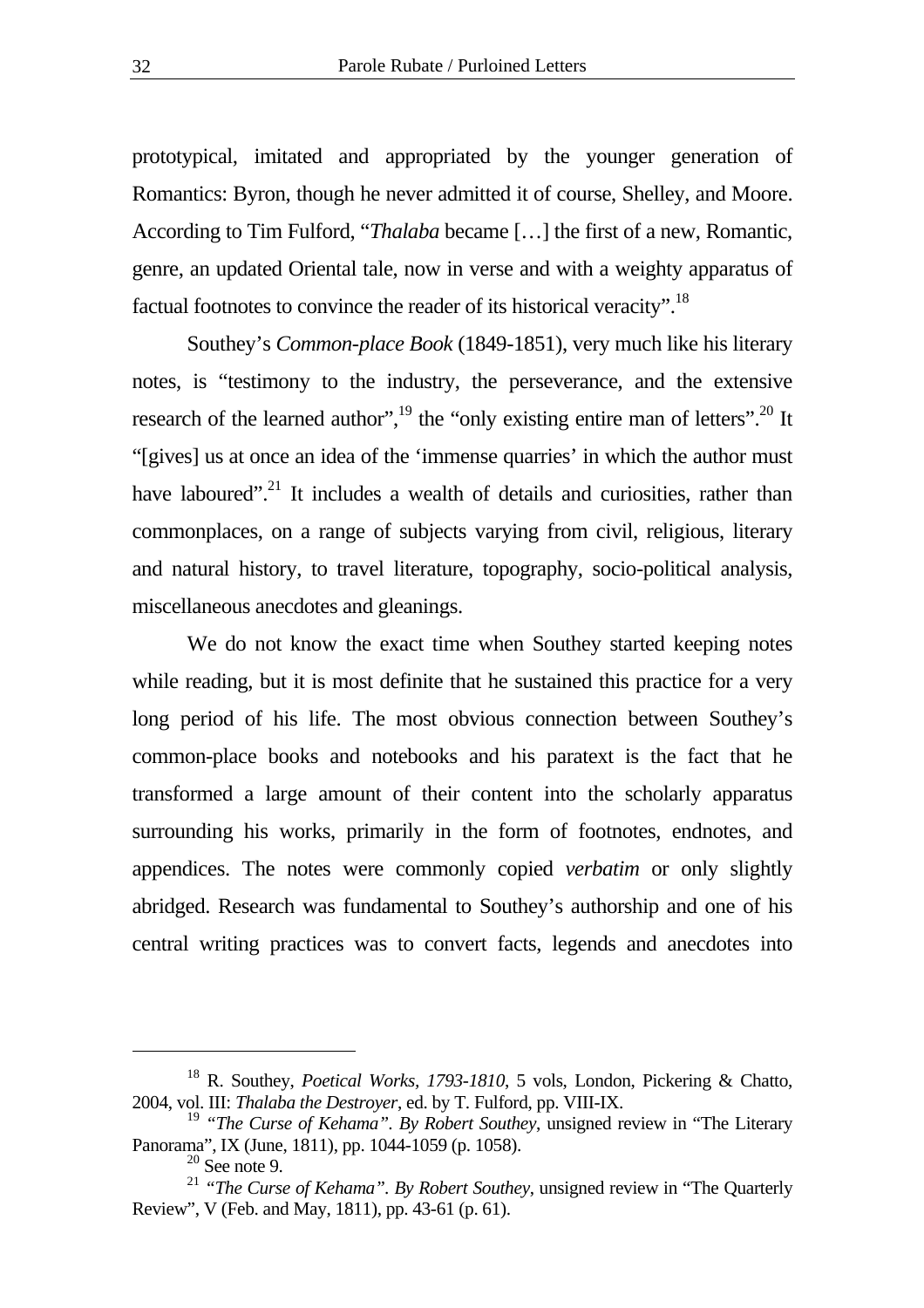fiction, which was often either set in historically, or geographically, or ideologically remote places.

In 1789, the fifteen-year-old Southey, a student at Westminster school at the time, came across Bernard Picart's 1733-seven-volume *The Ceremonies and Religious Customs of the Various Nations of the Known World*. In his *Vindiciae Ecclesiae Anglicanae* (1826), Southey recalled his deeply momentous encounter with Picart's work:

"The book impressed my imagination strongly; and before I left school, I had formed the intention of exhibiting all the more prominent and poetical forms of mythology which have at any time obtained among mankind, by making each the groundwork of an heroic poem". $^{22}$ 

Similarly, on May 28, 1808, he wrote to Anna Seward, placing *Kehama* within a broader and more ambitious scheme of development:

"My old design was to build a metrical romance upon every poetic faith that has ever been established, and have gone on after the Mahommedan in *Thalaba*, and the Hindoo in this present poem, with the Persian, the Runic, the Keltic, the Greek, the Jewish, the Roman Catholick and the Japanese".<sup>23</sup>

In 1810, he published *Kehama*, his truly avant-garde poem, something that has never really been adequately stressed. Scott, who is a very objective and accurate critic, stressed its originality in the *Quarterly*:

"The poem [is] of a nature powerfully interesting, and at the same time the most wild and uncommon which has hitherto fallen under our observation. The story is founded upon the Hindoo mythology, the most gigantic, cumbrous, and extravagant system of idolatry to

<span id="page-10-0"></span><sup>22</sup> R. Southey, *Vindiciae Ecclesiae Anglicanae: Letters to Charles Butler Comprising Essays on the Romish Religion and Vindicating the Book of the Church*, London, John Murrey, 1826, p. 7.

<span id="page-10-1"></span><sup>&</sup>lt;sup>23</sup> *New Letters of Robert Southey*, ed. by K. Curry, 2 vols, New York and London, Columbia University Press, 1965, vol. I, p. 476.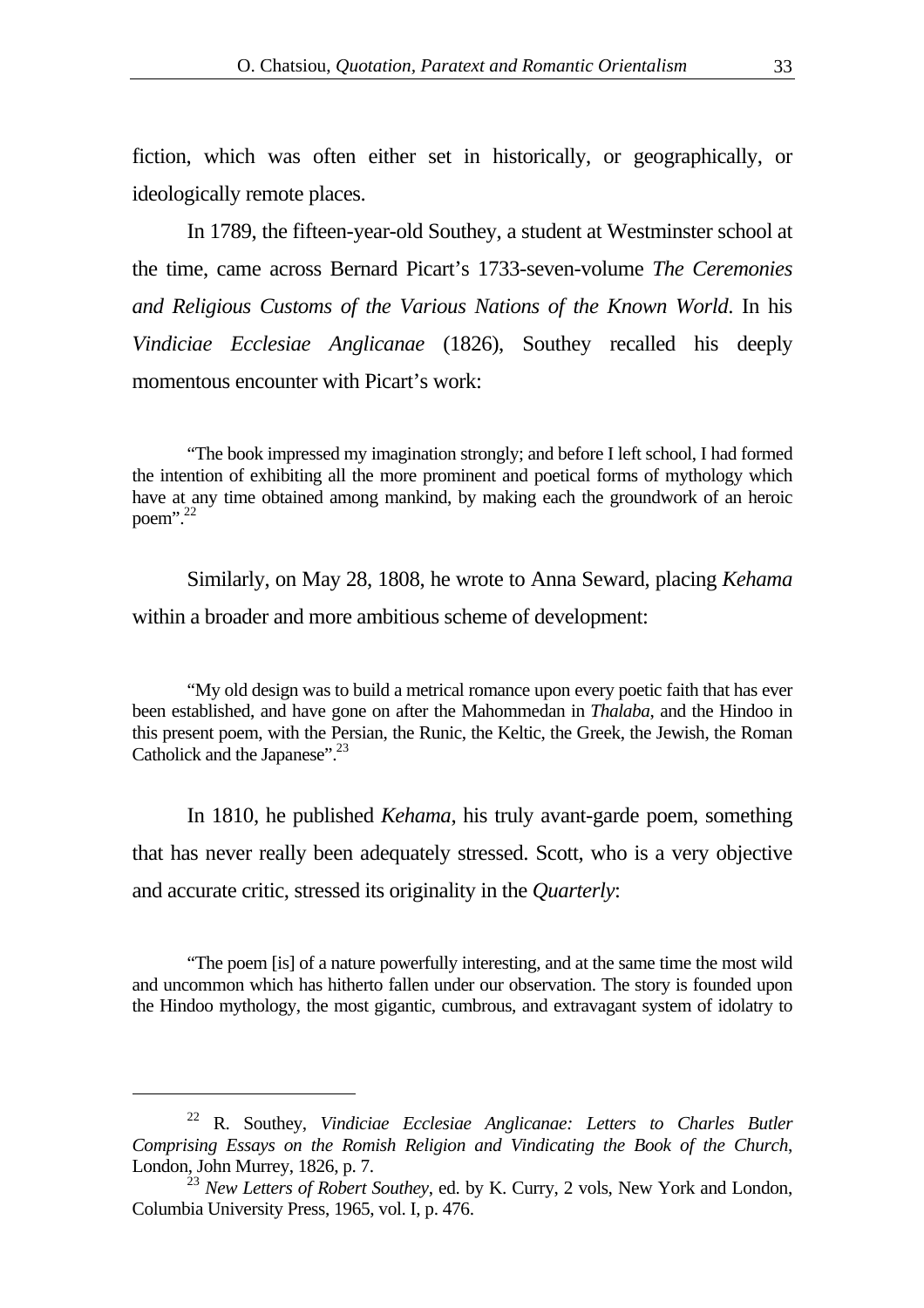which temples were ever erected. [...] nothing in this extraordinary poem might resemble what had been written before".<sup>24</sup>

Southey's preface to *Kehama* famously begins with a resounding dismissal of the very mythology on which the poem is based, proclaiming Hinduism to be, of all religions, "the most monstrous in its fables and the most fatal in its effects":

"In the religion of the Hindoos, which of all these religions is the most monstrous in its fables, and the most fatal in its effects, there is one remarkable peculiarity. Prayers, penances, and sacrifices, are supposed to possess an inherent and actual value, in no degree depending upon the disposition of motive of the person who performs them. They are drafts upon Heaven, for which the Gods cannot refuse payment. The worst men, best upon the worst designs, have in this manner obtained power which has made them formidable to the Supreme Deities themselves, and rendered an *Avatar*, or Incarnation of Veeshnoo the Preserver, necessary. This belief is the foundation of the following Poem. The story is original; but in all its parts, consistent with the superstition upon which it is built; and however startling the fictions may appear, they might almost be called credible when compared with the genuine tales of Hindoo mythology. No figures can be imagined more anti-picturesque, and less poetical, than the mythological personages of the Bramins. This deformity was easily kept out of sight: – their hundred hands are but a clumsy personification of power; their numerous heads only a gross image of divinity, 'whose countenance', as the Bhagvat-Geeta expresses it, 'is turned on every side'"[.25](#page-11-1)

Southey is writing a whole epic on a religion he apparently despises and from which he anxiously attempts to dissociate himself by foregrounding in his preface an Evangelical outlook. This preface illustrates not only his Protestant and puritan fear of the Gothic sublime and the fantastical, but also his fascination with it.

*Kehama*'s first two Books set its context of terrifying Gothic supernaturalism. Book I: *The Funeral* is an extravagant Gothic spectacle, portraying Arvalan's funeral procession accompanied by the Hindu ritual of

<span id="page-11-0"></span><sup>24</sup> *"The Curse of Kehama". By Robert Southey*, unsigned review in "The Quarterly Review", cit., pp. 43-44.

<span id="page-11-1"></span><sup>25</sup> R. Southey, *Poetical Works, 1793-1810*, cit., vol. IV: *The Curse of Kehama*, ed. by D. S. Roberts, p. 3. Hereafter cited parenthetically as *RSPW*, IV.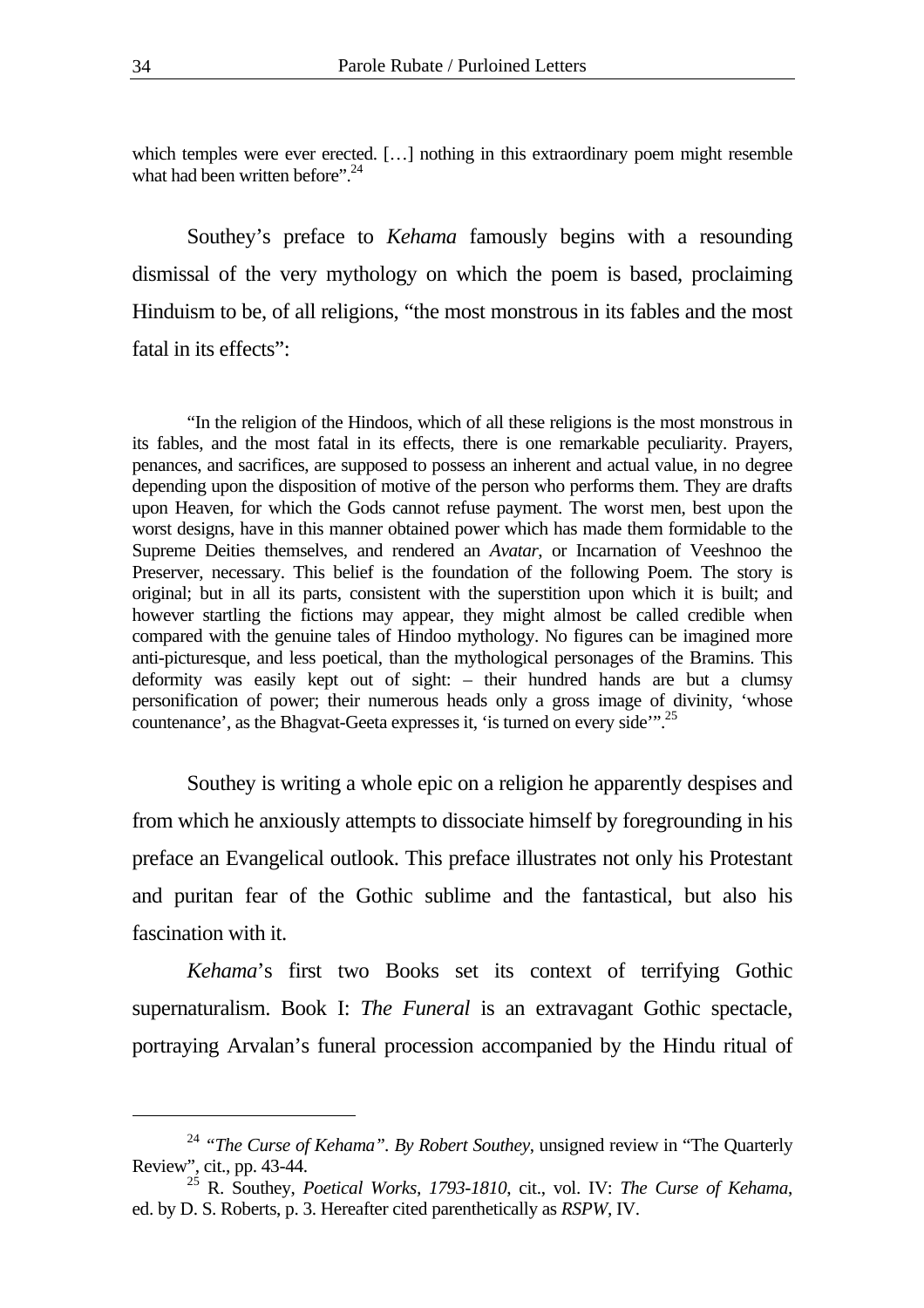sati (also known as suttee), according to which the dead man's widows, Azla and Nealliny, willingly and forcibly, respectively, immolate themselves on Arvalan's funeral pyre. The procession's vast crowd and the medley of noises produced by the trumpets, the drums and the constant, synchronous moaning and wailing immediately create a horrible and awe-inspiring atmosphere:

> "Midnight, and yet no eye Through all the Imperial City clos'd in sleep! Behold her streets a-blaze With light that seems to kindle the red sky, Her myriads swarming thro' the crowded ways! [...] For lo! ten thousand torches flame and flare Upon the midnight air, [...] Hark! 'tis the funeral trumpet's breath! 'Tis the dirge of death! At once ten thousand drums begin, With one long thunder-peal the ear assailing; Ten thousand voices then join in, And with one deep and general din Pour their wild wailing".<sup>26</sup>

The wives' immolations produce the ultimate Hindu Gothic spectacle, with Nealliny's forced immolation being especially described in all its gruesome detail, portraying her wild agony in struggling to avoid death and her misery before her sacrifice:

> "Woe! Woe! Nealliny, The young Nealliny! They strip her ornaments away, Bracelet and anklet, ring, and chain, and zone; Around her neck they leave The marriage knot alone, […] O sight of misery! You cannot hear her cries, … all other sound In that wild dissonance is drowned; … But in her face you see The supplication and the agony, ...

<span id="page-12-0"></span><sup>26</sup> *Ibid.*: I, 1-5, 20-21 and 28-34. The poetical quotations are centred, rather than indented, in order to reproduce the effect of Southey's typographical innovation.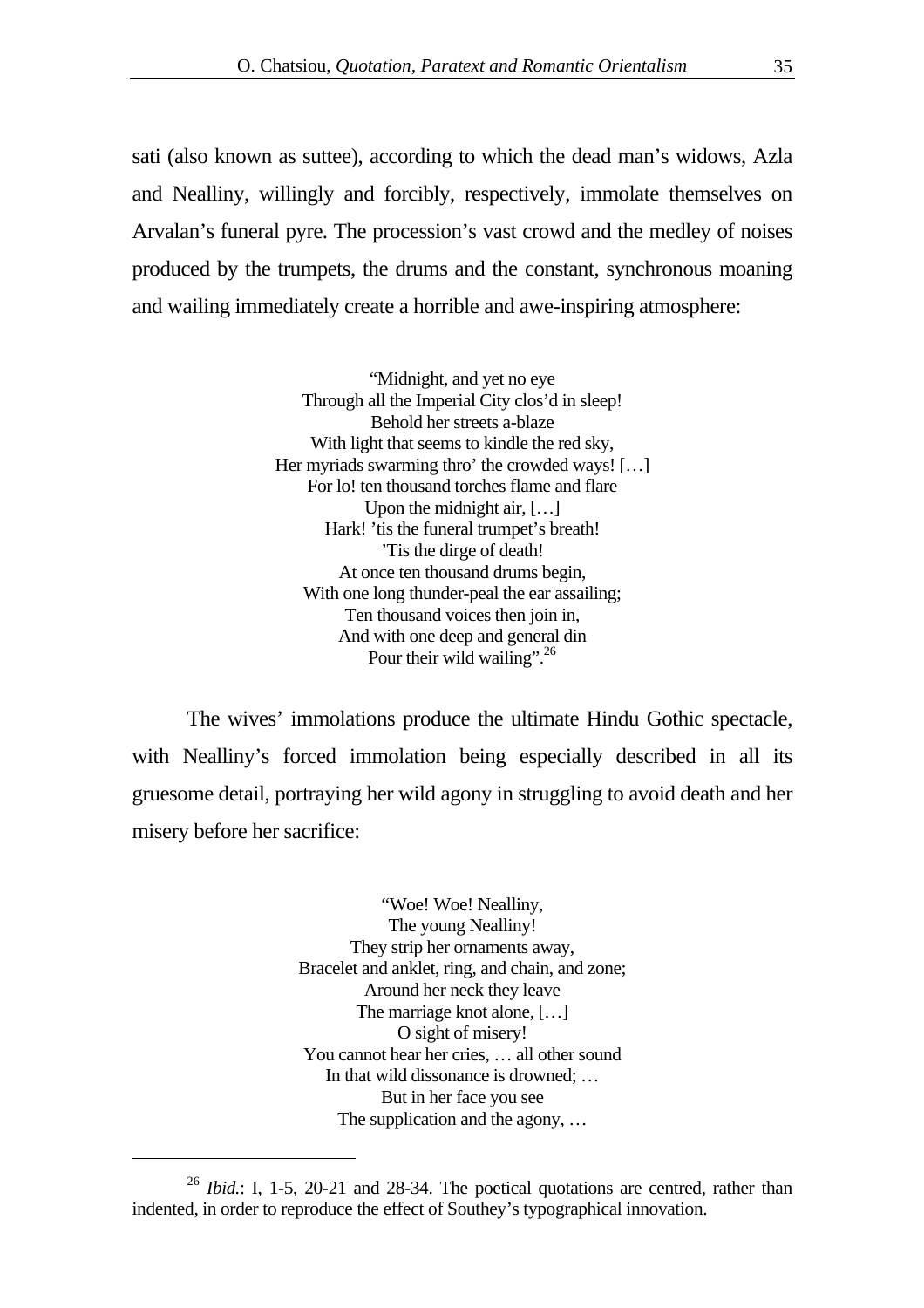See in her swelling throat the desperate strength That with vain effort struggles yet for life; Her arms contracted now in fruitless strife, Now wildly at full length Towards the crowd in vain for pity spread, … They force her on, they bind her to the dead".<sup>27</sup>

In Book II, Kehama curses Ladurlad to an eternal agony. The curse is "horribly sublime", and its powerful effect is enhanced by its short, staccato rhyming lines:<sup>28</sup>

> "I charm thy life From the weapons of strife, From stone and from wood, From fire and from flood, From the serpent's tooth, And the beasts of blood: From Sickness I charm thee, And Time shall not harm thee, But Earth which is mine, Its fruits shall deny thee; And Water shall hear me, And know thee and fly thee; And the Winds shall not touch thee When they pass by thee, And the Dews shall not wet thee, When they fall nigh thee: And thou shalt seek Death To release thee, in vain; Thou shalt live in thy pain, While Kehama shall reign, With a fire in thy heart, And a fire in thy brain; And Sleep shall obey me, And visit thee never, And the Curse shall be on thee For ever and ever".<sup>29</sup>

<span id="page-13-1"></span><span id="page-13-0"></span><sup>27</sup> *Ibid.*: I, 150-155 and 162-172.

<sup>&</sup>lt;sup>28</sup> "The Curse of Kehama". By Robert Southey, unsigned review in "The Quarterly" Review", cit., p. 47.

<span id="page-13-2"></span><sup>&</sup>lt;sup>29</sup> *RSPW*, IV: II, 144-169.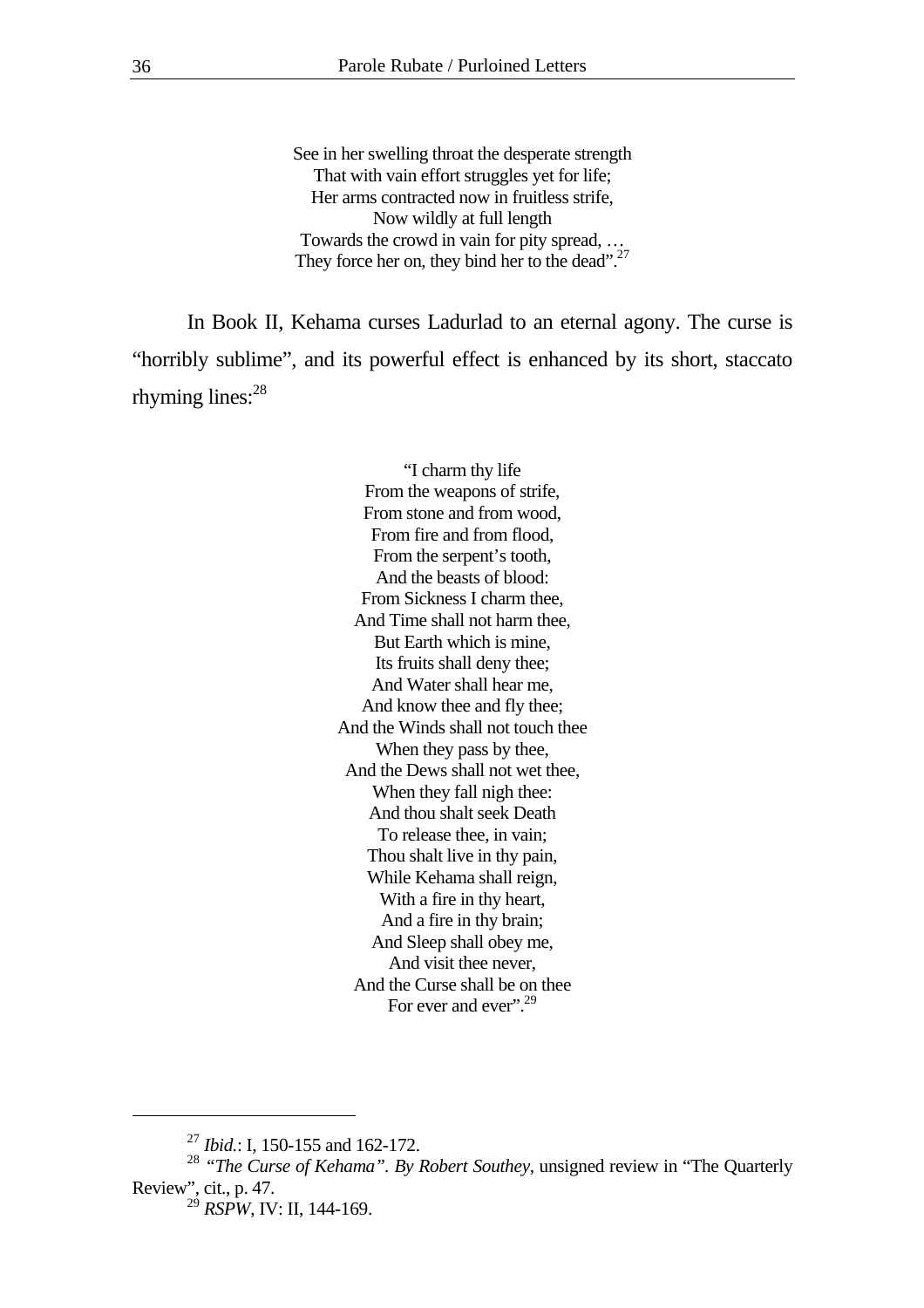Southey was aware that the Gothic eccentricity and religious monstrosity of *Kehama*'s very first Book would bewilder and, possibly, enrage his Protestant audience, and introduce himself as an advocate of Hindu polytheism and its bizarre Gothic rituals. Anticipating these unwelcome reactions, and bearing in mind the long-standing controversy over sati, he made sure he placed himself on safe ground by quoting from imperialist scholars, such as the strictly Evangelical East India Company chaplain, Claudius Buchanan  $(1766-1815)$ ,<sup>30</sup> who had outspokenly condemned the insular social system of the Indian casts and the power of their leaders, the Brahmins, to impose and propagate the practice of rituals such as sati. In his *Memoir in the Expediency of an Ecclesiastical Establishment for British India*  (1805), "Buchanan dwells on the (supposed) savagery and cruelty of Hindu customs and argues that the Hindu religion offers no 'moral instruction'": $^{31}$ 

"From a late investigation it appears, that the number of women who sacrifice themselves within thirty miles round Calcutta every year, is, on an average, upwards of two hundred. The Pundits have already been called on to produce the sanction of their Shasters for this custom. The passages exhibited are vague and general in their meaning, and differently interpreted by the same casts. Some sacred verses commend the practice, but none command it; and the Pundits refer once more to *custom*. They have, however, intimated, that if government will pass a regulation, amercing by fine every Brahmin who attends a burning, or every Zemindar who permits him to attend it, the practice cannot possibly long continue; for that the ceremony, unsanctified by the presence of the priests, will lose its dignity and consequence in the eyes of the people.

<span id="page-14-0"></span><sup>&</sup>lt;sup>30</sup> "Buchanan laboured zealously for the promotion of Christianity and education among the people of India. [In 1796] he was appointed to a chaplaincy in Bengal, the first of a band of evangelical chaplains brought to India […]. Next, [Buchanan was] appointed vice-provost of [the] new college for East India Company servants at Fort William. [...] He had high hopes for the college, believing that it had been founded to 'enlighten the oriental world, to give science, religion, and pure morals to Asia, and to confirm in it the British power and dominion'" (P. Carson, *Buchanan, Claudius (1766- 1815): East India Company chaplain*, in *Oxford Dictionary of National Biography*  <http://www.oxforddnb.com/view/article/3831> [accessed 22 March 2007]). Hereafter cited as *ODNB*. 31 D. S. Roberts, *Editor's Notes*, in *RSPW*, IV, pp. 395-412 (p. 398).

<span id="page-14-1"></span>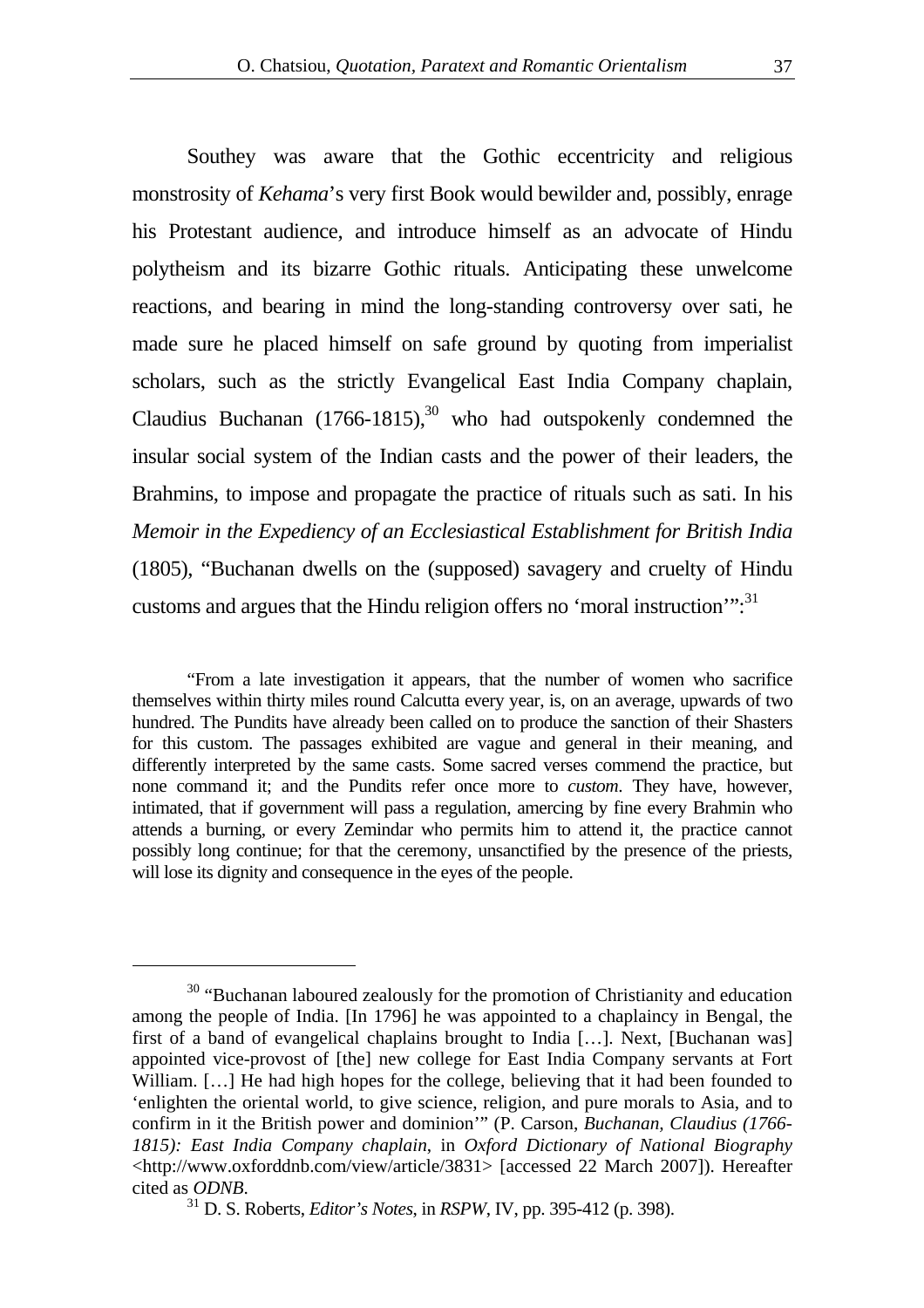The civilized world may expect soon to hear of the abolition of this opprobrium of a Christian administration, the female sacrifice; which has subsisted, to our certain knowledge, since the time of Alexander the Great". $32$ 

Buchanan's rejection of sati as an "opprobrium of a Christian administration" controls and contains the first Book's Gothic sublime, by helping demonstrate Southey's evangelicalism. Southey furthers his exposition of sati's barbaric monstrosity by citing its straightforward rejection by the traveller and physician Francois Bernier (1625-1688) in his *Travels in the Mogul Empire* (1826):

"At Lahor, I saw a very handsome and a very young woman burnt; I believe she was not above twelve years of age. This poor unhappy creature appeared rather dead than alive when she came near the pile; she shook and wept bitterly. Meanwhile, three or four of these executioners, the Bramins, altogether with an old hag that held her under the arm, thrust her on, and made her sit down upon the wood; and, lest, she should run away, they tied her legs and hands; and so they burnt her alive. I had enough to do to contain myself for indignation".<sup>33</sup>

Through the vivid demonstration of Hindu heathenish barbarism, the extract implicitly advocates the urgency of India's evangelizing by the British missionaries. Southey further substantiates his notes' necessary evangelicalism by taking sides over the sati-controversy and denouncing any tolerance of it. He first juxtaposes d'Alboquerque's evangelicalism against Colonel Mark Wilks's (1760-1831) religious tolerance in his Historical Sketches of the South of India (1800-1814), and then openly rejects the latter's willingness to tolerate sati:

"When the great Alboquerque has established himself at Goa, he forbade these accursed sacrifices, the women extolled him as their benefactor and deliverer, […] and no European in India was ever so popular, or so revered by the natives. Yet, if we are to believe the anti-missionaries, none but fools, fanatics, and pretenders to humanity would wish to

<span id="page-15-0"></span><sup>32</sup> *Ibid.*, p. 197.

<span id="page-15-1"></span><sup>33</sup> *Ibid.*, p. 194.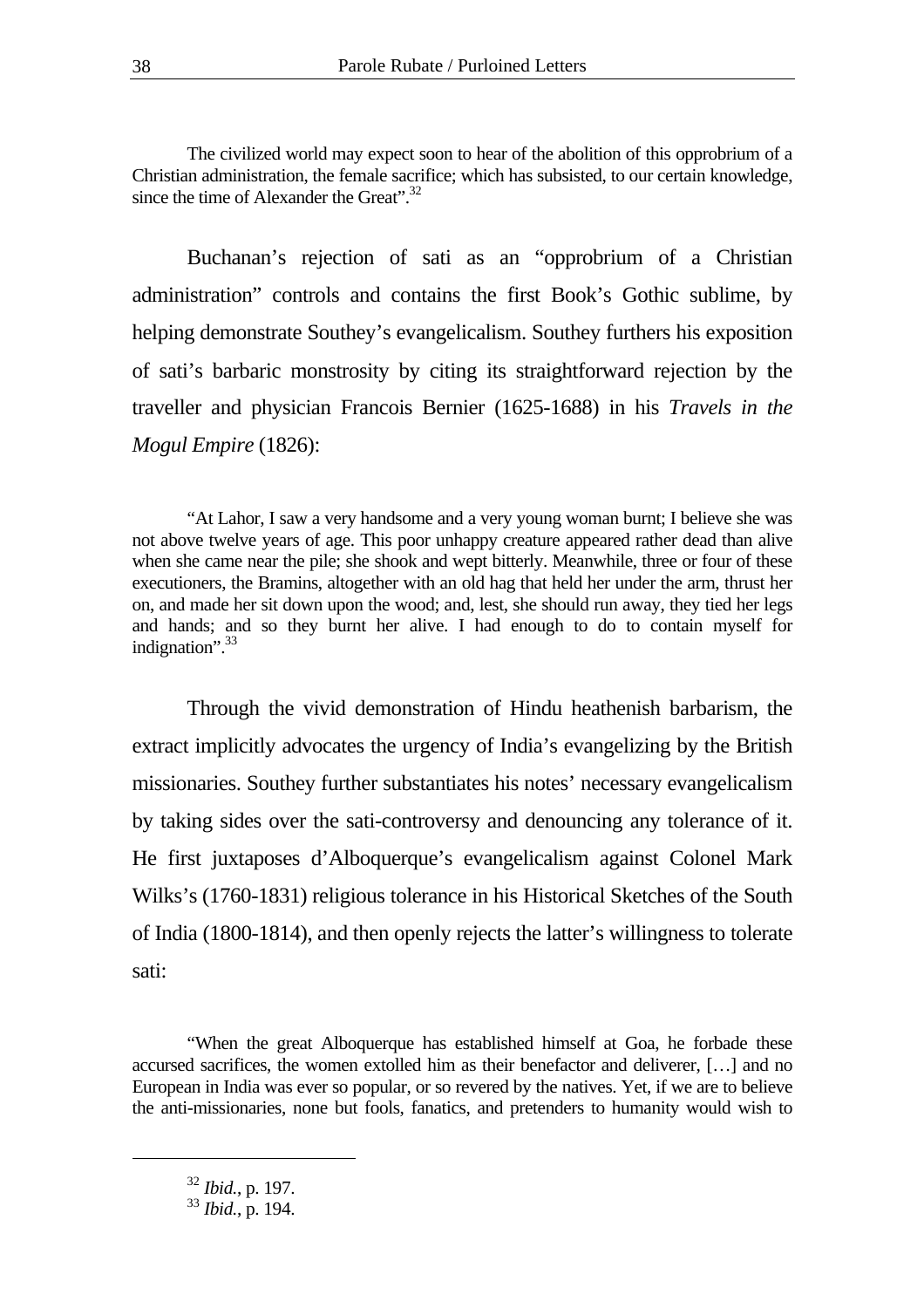deprive the Hindoo women of the right of burning themselves! 'It may be useful (says Colonel Mark Wilks), to examine the reasonableness of interfering with the most exceptionable of all their institutions. It has been thought an abomination not to be tolerated, that a widow should immolate herself on the funeral pile of her deceased husband. But what judgement should we form of the Hindoo, who (if any of our institutions admitted the parallel) should *forcibly* pretend to stand between a Christian and the hope of eternal salvation? And shall we not hold him to be a driveller in politics and morals, a fanatic in religion, and a pretender in humanity, who would forcibly wrest this hope from the Hindoo widow'.  $[\ldots]$ 

Such opinions and such language may safely be left to the indignation and pity which they cannot fail to excite. I shall only express my astonishment, that any thing so monstrous, and so miserably futile, should have proceeded from a man of learning, great good sense, and general good feelings, as Colonel Wilks evidently appears to be".<sup>34</sup>

Partially, scholars such as Marilyn Butler, David Eastwood, Herman Fischer, Balachandra Rajan, Nigel Leask, and, more recently, Herbert Tucker, and Carol Bolton have promoted and sustained Southey's portrayal as an author who, though constantly struggling between Jones's radical, oriental syncretism, and James Mill's Anglican utilitarianism, suppressed the first model of Orientalism due to his imperial anxieties and later Toryism, and propagated the latter one. This long-standing, systematic emphasis on Southey's political bipolarity on the one hand, and his imperial anxieties on the other, has had a great impact on scholarly interpretation of his oriental epics' paratext, and its ideological outlook in relation to the main text. Thus, the paratext's primary objective has largely been discussed as remedial, correcting and controlling through an evident conservatism the main text's extravagant oriental sublimity, highly condemnable by the majority of Southey's contemporary audience.

<span id="page-16-0"></span><sup>34</sup> *Ibid*., p. 195.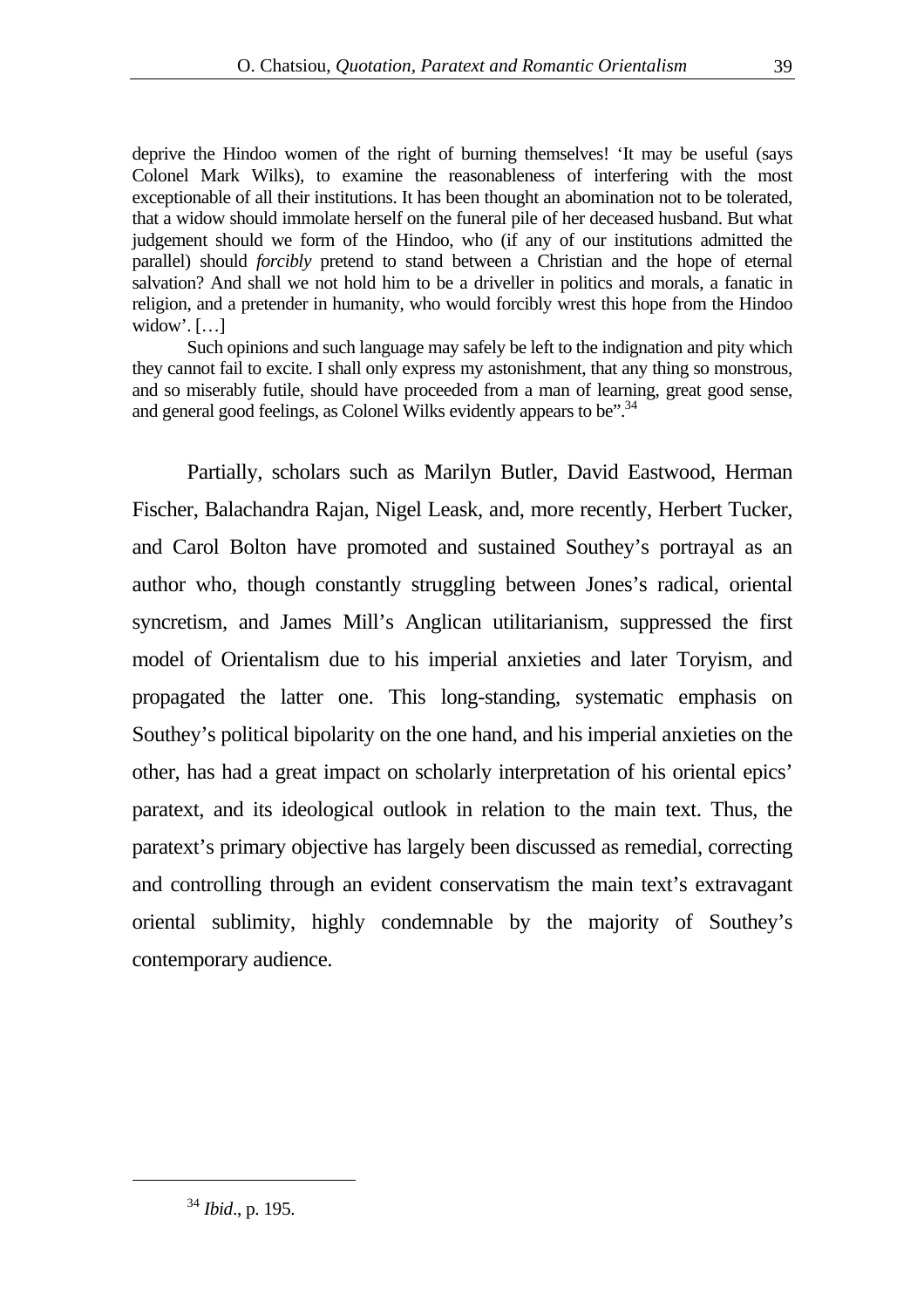#### 3. *Southey's exoticization of India*

Southey's heavily scholarly notes represent his own historicizing project: his own attempt to historicize, and therefore control his main text's Hindu Gothic sublime. Judging by his first notes against sati, he certainly follows Mill's paradigm. However, none of Mill's works appears as an authoritative source in Southey's notes. By contrast, the majority of his notes use Jones as an authority in researching and appreciating India and Hinduism, suggesting, thus, his closer affinity to a 'romantic' rather than a utilitarian view of India.

The systematic citation of Jones's works, such as his contributions to the "Asiatick Researches", the journal of the Asiatic Society of Bengal, the translation of Kalidasa's *Sacontala, or the Fatal Ring: An Indian Drama* (1789), or, *A Hymn to Indra* (1785), and the frequent references to works of his followers such as Edward Moor's<sup>35</sup> *Hindu Pantheon* (1810), provide an antipode in the paratextual illustration of Hinduism by exoticizing its religious mythology:

<sup>&</sup>quot;*Matali*. That O king! Is the mountain of Gandarvas, named Hemacuta: The universe contains not a more excellent place for the successful devotion of the pious. These Casyapa,

<span id="page-17-0"></span><sup>&</sup>lt;sup>35</sup> "Edward Moor (1771-1848): writer on Hindu mythology, was appointed a cadet on the Bombay establishment of the East India Company in May 1782, and sailed for India in the September following, being then under twelve years of age. […] In 1810 Moor published in London his most significant scholarly contribution, the *Hindu Pantheon*, a work later largely superseded but of considerable value in its time, being for more than fifty years the only authoritative book on the subject in English. A collection of pictures and engravings of Hindu deities formed the nucleus of the book. Around these the author accumulated a mass of information, partly gathered by himself, but largely derived from Charles Wilkins and other correspondents, and *supplemented from the works of Sir William Jones and other orientalists. The book, though unduly prolix and overweighed with Western classical parallels* and irrelevancies, was nevertheless of sufficient value to carry it through several editions". (T. Seccombe, *Moor, Edward (1771-1848): writer on Hindu mythology*, in *ODNB* <http://www.oxforddnb.com/view/article/19089> [accessed 19 March 2007]; my italics). Moor, thus, was another exponent of cultural syncretism, following Jones's ideals.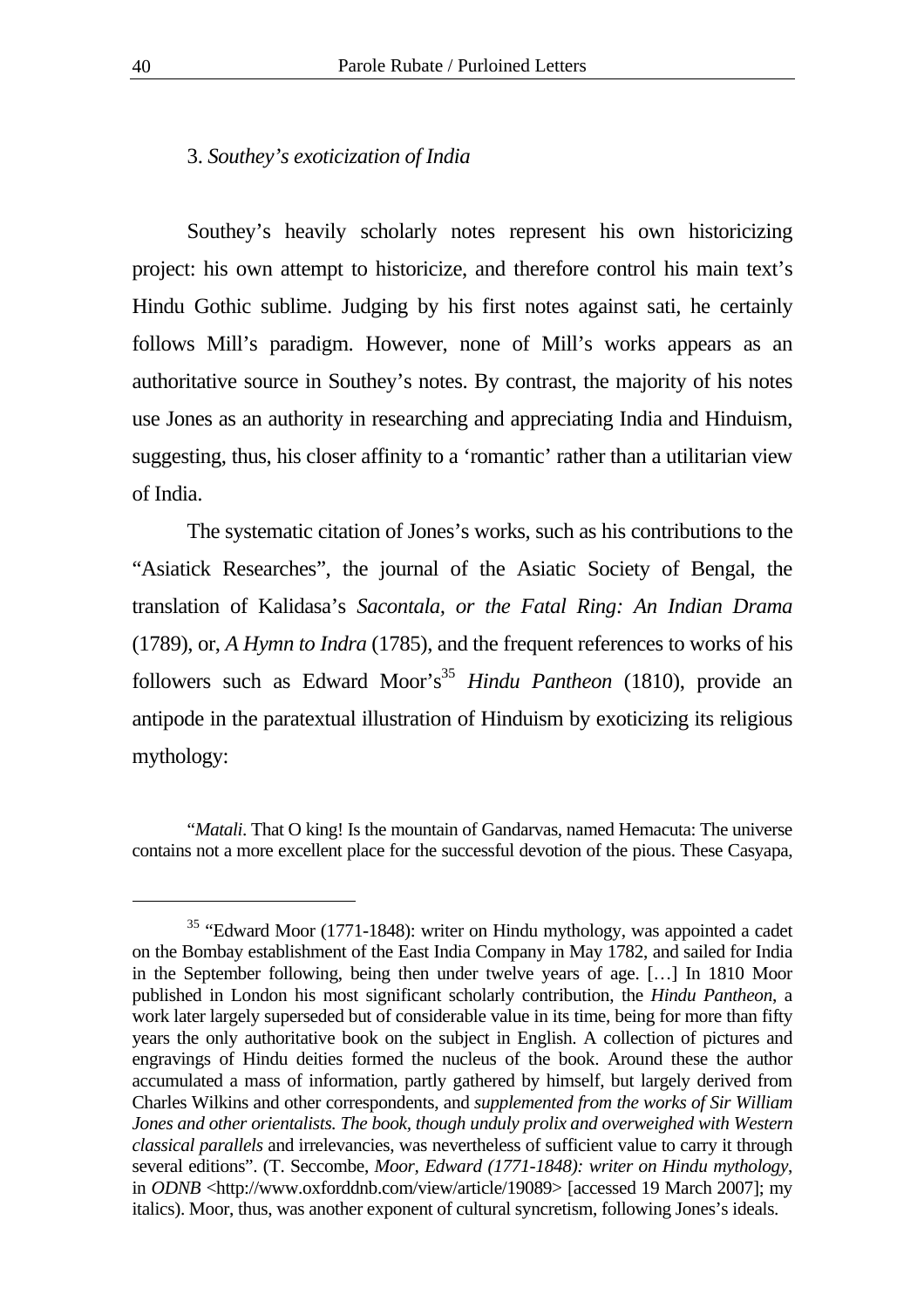father of the immortals, ruler of men, son of Marichi, who sprang from the self-existent, resides with his consort Aditi, blessed in holy retirement… – *SACONTALA*.

The Indian God of the visible Heavens is called *Indra*, or the King; and *Divespetir*, Lord of the Sky. He has the character of the Roman *Cenius*, or chief of the Good Spirits. His consort is named *Sachi*; his celestial city *Amaravati*; his palace *Vaijayanta*; his garden *Nandana*; his chief elephant *Airevat*; his charioteer *Matali*; and his weapon *Vajra*, or the thunder-bolt. He is the regent of winds and showers, and, though the East is peculiarly under his care, yet Olympus is Meru, or the North Pole, allegorically represented as a mountain of gold and gems. He is the Prince of the beneficent Genii. – *A Hymn to Indra*.

Nareda, the mythological offspring of *Saraswati*, patroness of music, is famed for his talents in that science. So great were they, that he became presumptuous; and, emulating the divine strains of *Krishna*, he was punished by having his *Vina* placed in the paws of a bear, whence it emitted sounds far sweeter than the minstrelsy of the mortified musician. I have a picture of this joke, in which *Krishna* is forcing his reluctant friend to attend to his roughvisaged rival, who is ridiculously touching the chords of poor *Nareda's Vina*, accompanied by a brother bruin on the cymbals. Krishna passed several practical jokes on his humble and affectionate friend: he metamorphosed him once into a woman, at another time into a bear – *Hindu Pantheon*"[.36](#page-18-0)

All this exotic onomatology combined with Moor's comical and lighthearted religious anecdote undermine Southey's evangelicalism in his earlier notes against sati, as well as his prefatory claims against Hindu monstrosity, and present, instead, his favourability towards, and even fascination with, Hindu religious sublimity.

Southey's notes often promote the sublimation and justification of Hinduism, not only through its exoticization, but, also, through its connection to Christianity. Southey, for instance, quotes frequently from *Bhagvat Geeta's* references to the undying human soul, suggesting, thereby, a dogmatic affinity between Christianity and Hinduism:

"The Soul is not a thing of which a man may say, it hath been, it is about to be, or is to be hereafter; for it is a thing without birth; it is ancient, constant, and eternal, and is not to be destroyed in this its mortal frame […] for it is indivisible, inconsunable, [*sic*] incorruptible, and is not to be dried away; – it is eternal, universal, permanent, immovable; – it is invisible, inconceivable, and unalterable".<sup>37</sup>

<span id="page-18-0"></span><sup>36</sup> *RSPW*, IV, pp. 206-207 and p. 218.

<span id="page-18-1"></span><sup>37</sup> *Ibid.*, p. 199.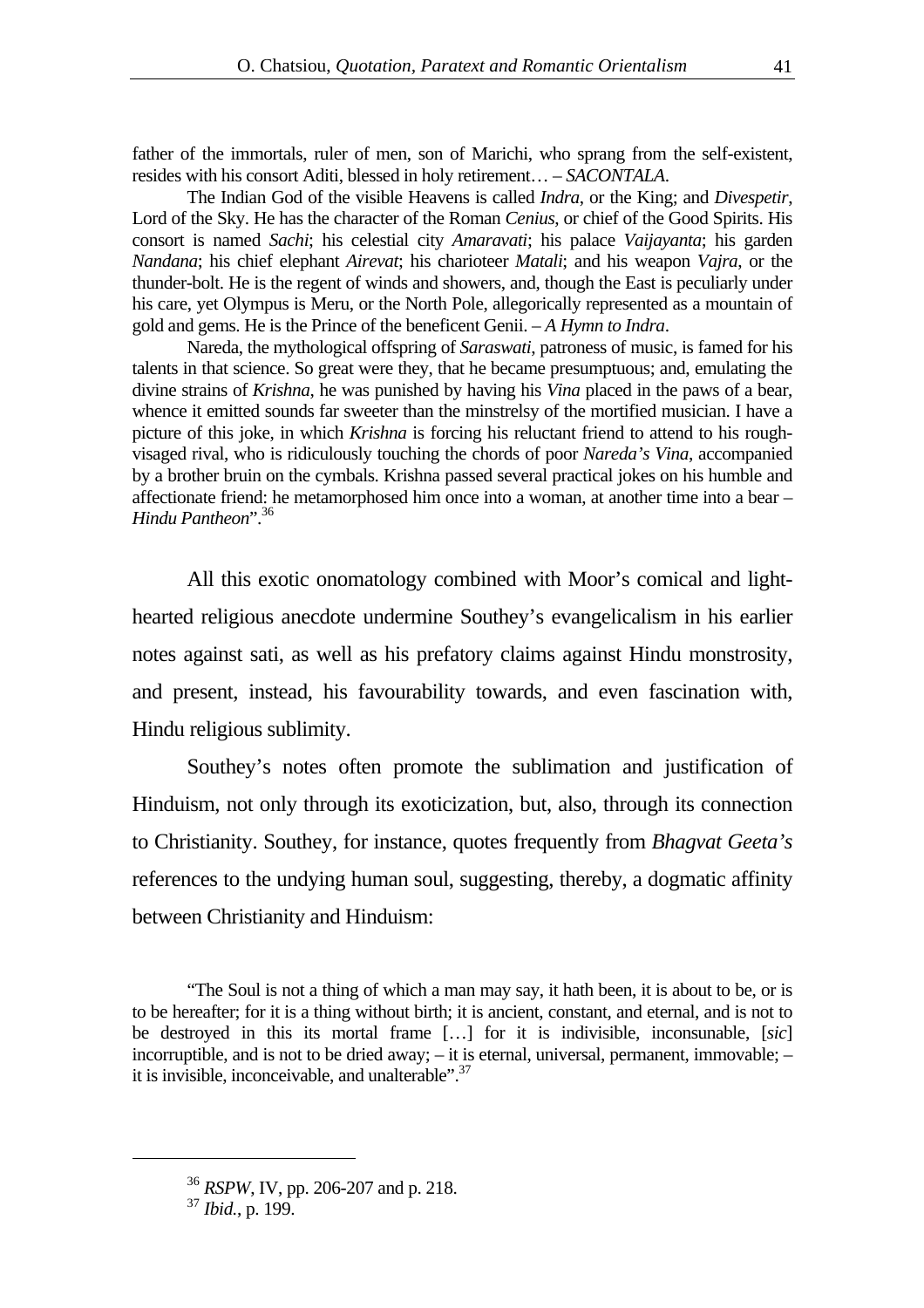We should not forget that Southey conceived this grand literary scheme in an era when the Protestant English audience was very uneasy with the notion of a sublime pagan religious mythology, let alone its serious portrayal in an epic poem, which, as a genre, carried of course the indispensable heavy weight of the Christian tradition of the British established church. The British middle class wanted to preserve a strict division between 'superstition' – related to paganism, Roman Catholicism, and the working class – and an Anglican, rational form of Christianity, purged of many of the supernatural elements which had been the mainstay of Christian art. Modern Anglicanism was so rational a religion that Southey had to go to the religions of the world to seek the mythology which would inspire his poetry.

Religion was at the centre of his vocation as an epic poet. He wanted to succeed Milton, but his imagination was simultaneously fired by Enlightenment comparativism and Evangelical fervour. The struggle against France not merely in the Napoleonic wars but more importantly in imperial rivalry produced the dream of a Britain civilising the world through religion.

This historical contextualization of Southey's literary design reveals two very important aspects of his authorial identity. First of all, it shows how risky Southey's attempt was. He was far more courageous and adventurous than his critics, or Byron, actually gave him credit for. It also reveals his fascination with Hinduism, and his determination to explore and write about it, regardless of his contemporaries' religious tendencies. We should note here the extract from George Wither's 1622-poem *Fair-Virtue, the Mistresse of Phil'Arete* that Southey prefixes as an epigram to Kehama:<sup>38</sup>

<span id="page-19-0"></span><sup>38</sup> M. O'Callaghan, *George Wither (1588-1667), poet*, in *ODNB*  <http://www.oxforddnb.com/view/article/29804?docPos=1> [accessed 10 December, 2008]. See his *Fair-Virtue, the Mistresse of Phil'Arete* (1622).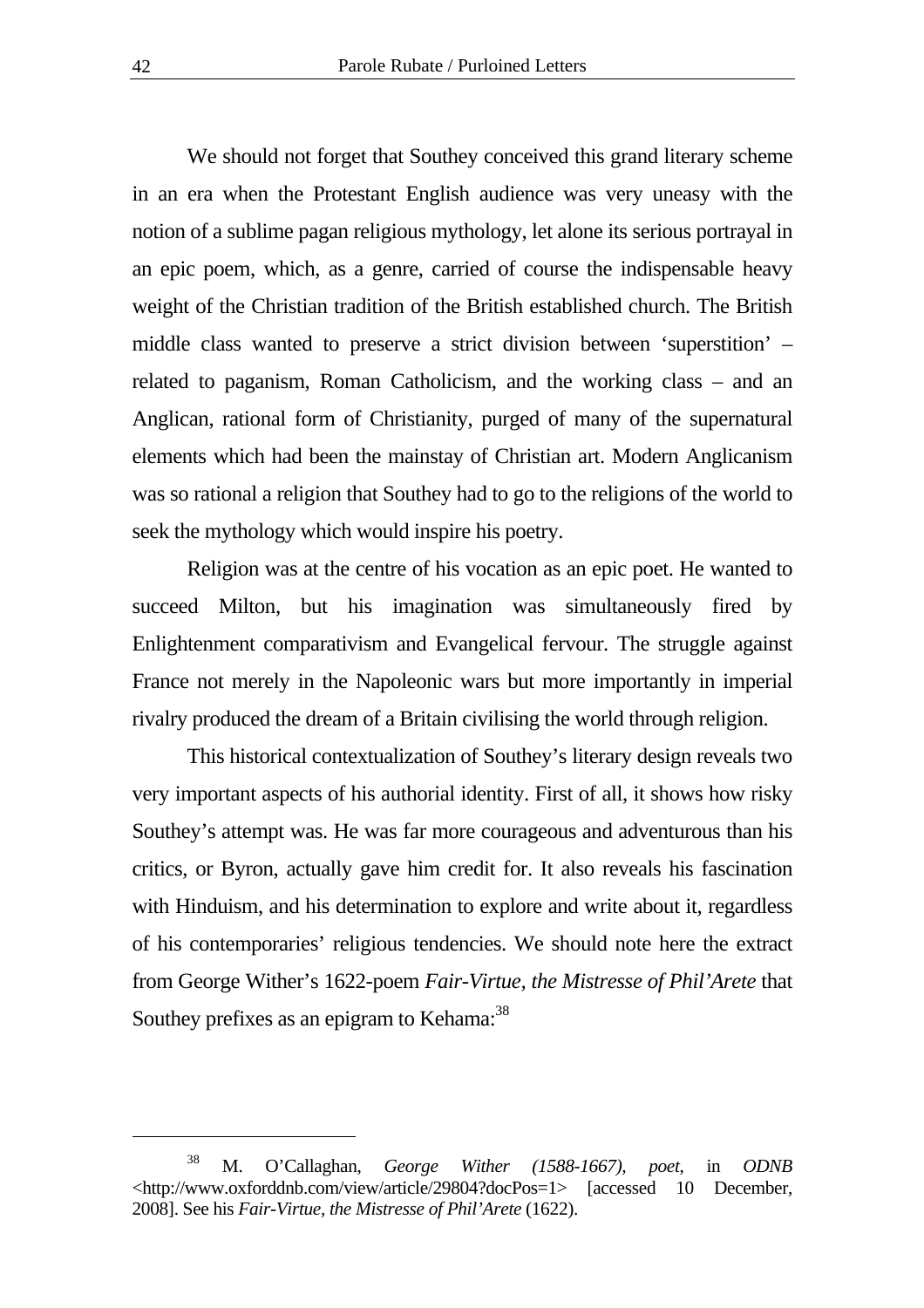"For I will for no man's pleasure Change a syllable or measure; Pedants shall not tie my strains To our antique poets' veins; Being born as free as these, I will sing as I shall please".<sup>39</sup>

#### 4. *Southey's Editorial Techniques*

*Kehama* portrays and justifies an interesting paradox about Southey's authorial nature: he often writes with enthusiasm about something that he supposedly despises. He simultaneously asserts both his disapprobation of and fascination with the monstrous oriental sublime. His attempts to conceal, and contain, Hindu religious and cultural sublimity are constantly counteracted by his instinctive willingness to celebrate it. The sublime, and/or the Orient in *Kehama* struggle between an imposed containment, and a natural, instinctive proliferation. This ideological ambiguity is further intensified through Southey's elusive paratextual authorial voice. In his notes, Southey employs various citational or editorial techniques in order to be either associated with, or dissociated, from both evangelicals and Jones's school.

Southey's own editorial voice appears in the notes very briefly, primarily in order to serve certain typical editorial purposes, such as introducing a text and/or source, or praising certain authors:

<sup>&</sup>quot;Henry More, the Platonist, has two applicable stanzas in his Song of the Soul; A distinct idea of Indra, the King of Immortals, may be collected from a passage in the ninth section of the Geta; Dellon<sup>40</sup> [...] whom I consider as one of the best travellers in the East; This excellent traveller [i.e. Francois Bernier] $41$  relates an extraordinary circumstance which

<span id="page-20-2"></span><span id="page-20-1"></span><span id="page-20-0"></span><sup>39</sup> *RSPW*, IV, p. 6.

<sup>40 &</sup>quot;Charles Dellon (b. 1649), French traveller who published his *Relation d'un Voyage des Indes Orientales*, 2 vols, in 1885" (D. S. Roberts, *Editor's Notes*, cit., p. 397).

<sup>41 &</sup>quot;Francois Bernier (1620-88), French travel writer, published his *Travels in the Mogul Empire* in 1670 in Paris. An English translation was published in London in 1671" (*ibid.*, p. 397).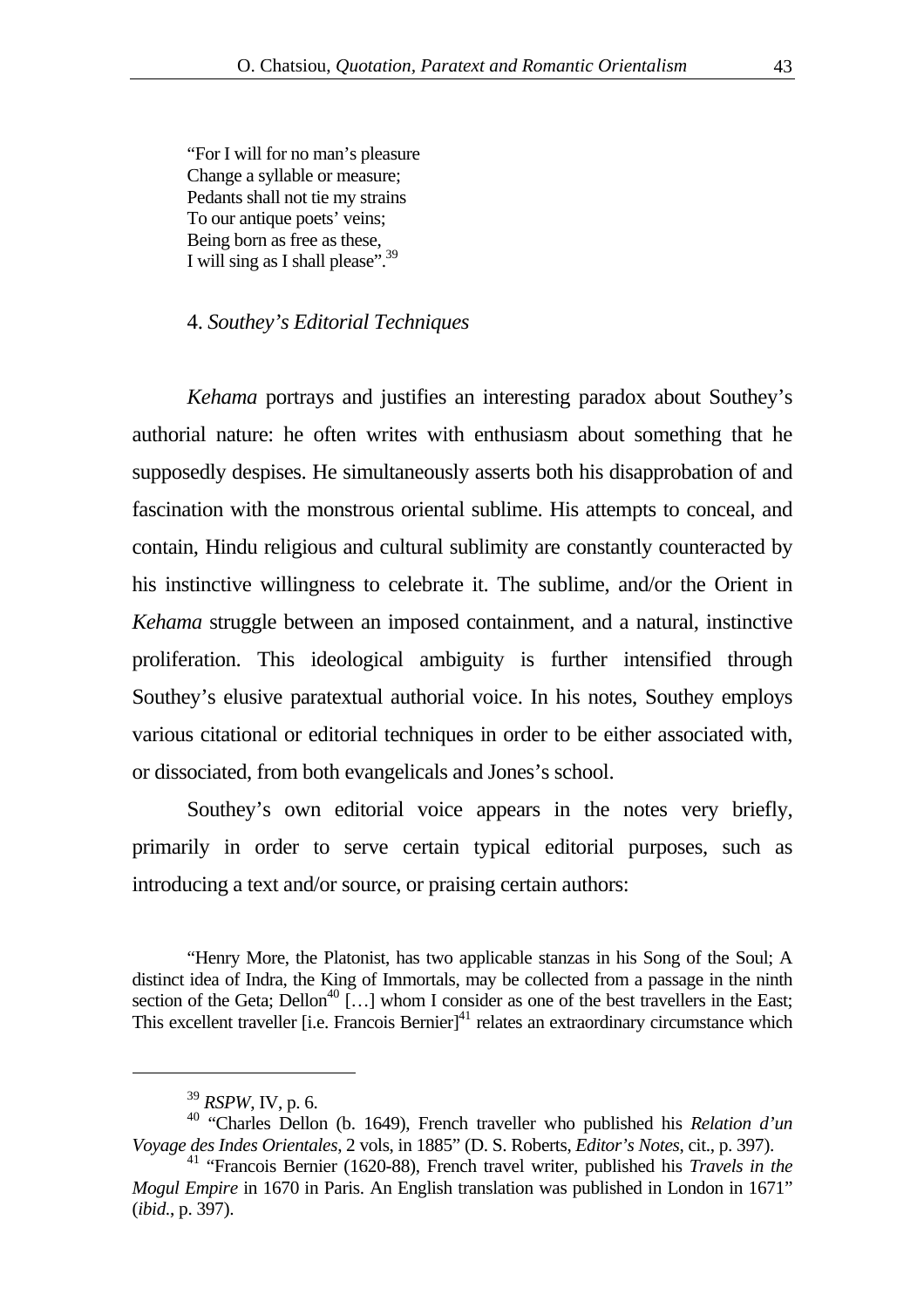occurred at one of these sacrifices; There are, says this excellent author [i.e. George Glas]<sup>42</sup> only three fountains of water in the whole island".<sup>43</sup>

It also has more significant roles, such as debating and/or establishing the authenticity and credibility of his or other's works. For instance, in the note that elaborates on the myth of the "Raining Tree",<sup>44</sup> Southey evokes his unbiased research principles by presenting sources which both assert and doubt the credibility of the myth:

"Feyoo<sup>45</sup> denies the existence of any such tree, upon the authority of Tallandier, a French Jesuit [...] who visited the island. [...] What authority is due to the testimony of this French Jesuit I do not know, never having seen his book; but it appears, from the undoubted evidence of Glas, that its existence is believed in the Canaries, and positively affirmed by the inhabitants of Fiero itself<sup>", 46</sup>

In a note he added in *Kehama*'s 1838 edition, anticipating any charges of plagiarism, he testifies to the originality of the incident of Ladurlad's desertion of Kailyal by formally denying its duplication from Henry Hart Milman's poem *Nala and Damayanti* (1835):<sup>[47](#page-21-5)</sup>

"This part of the poem has been censured, upon the ground that Ladurlad's conduct in thus forsaking his daughter is inconsistent with his affection for her. There is a passage in Mr. Millman's version of Nala [the father] and Damayanti [the daughter] so curiously resembling it in the situation of the two persons, that any one might suppose I had imitated the Sanscrit, if Kehama had not been published five and twenty years before Mr. Milman's

<span id="page-21-0"></span><sup>42 &</sup>quot;Glas was a cultivated man. His translation from a manuscript of J. Abreu de Galinda, a Franciscan of Andalusia, then recently found at Palma, *An Account of the Discovery and History of the Canary Islands*, was published in 1764" (E. Baigent, *Glas, George, (1725-1765), mariner*, in *ODNB* <http://www.oxforddnb.com/view/article/10797> [accessed 30 November 2007]).

<span id="page-21-1"></span><sup>43</sup> *RSPW*, IV, pp. 198, 207, 194, 196, 212.

<span id="page-21-3"></span><span id="page-21-2"></span><sup>44</sup> *Ibid.*, p. 211.

<sup>45 &</sup>quot;Benito Jeronimo Feijoo (1676-1764), *Theatro Critico Universal*, Vol. 2, Discurso Segundo, section 65" (D. S. Roberts, *Editor's Notes*, cit., p. 401).

<span id="page-21-5"></span><span id="page-21-4"></span><sup>46</sup> *RSPW*, IV, p. 212.

<sup>47 &</sup>quot;From H. H. Milman, *Nala and Damayanti and Other Poems*, Book X (London, 1835), pp. 27-9. Henry Hart Milman (1791-1868); was Professor of Poetry at Oxford, 1821- 31; he became the dean of St Paul's in 1849" (D. S. Roberts, *Editor's Notes*, cit., p. 400).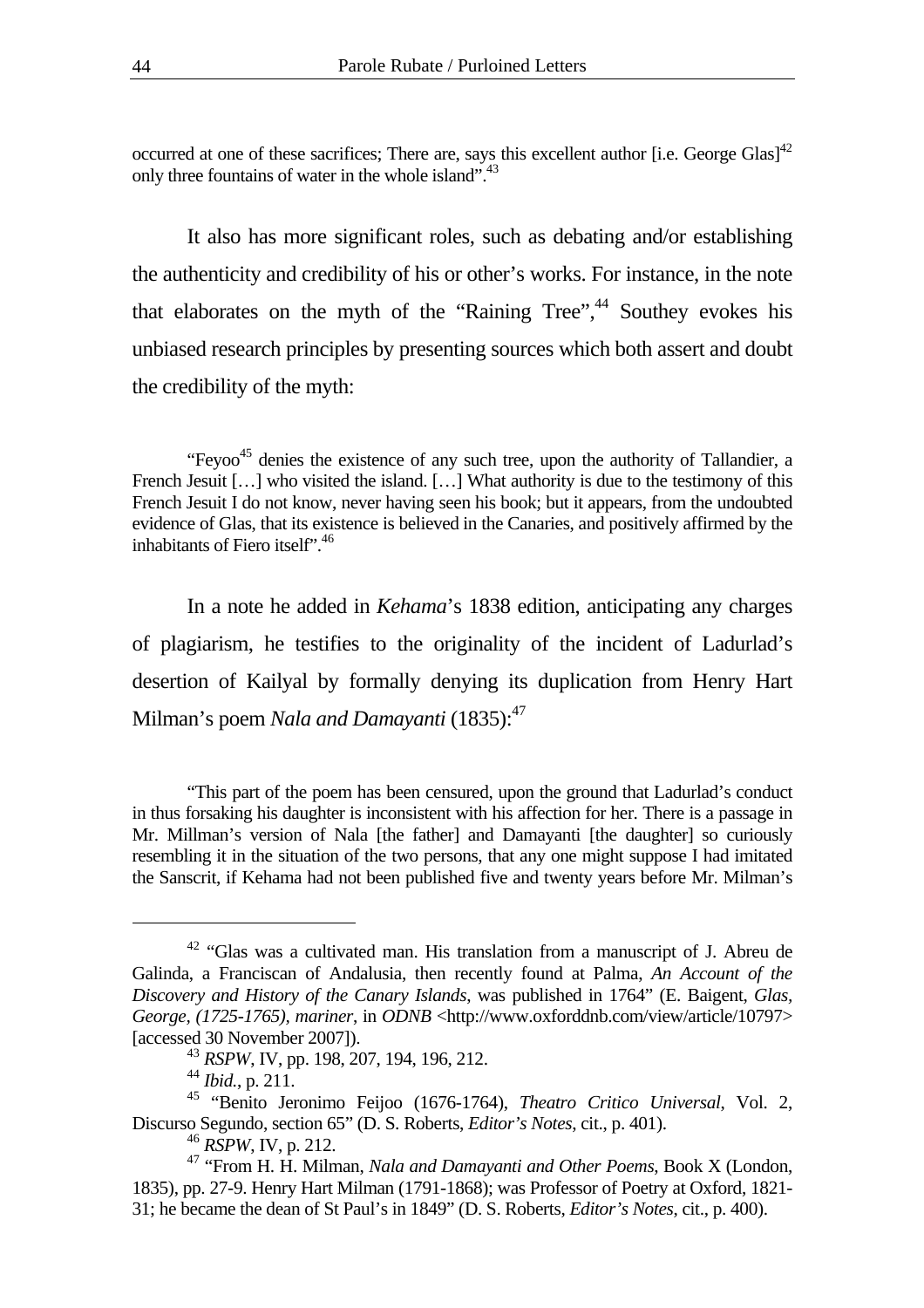most characteristic specimen of Indian poetry. Indeed, it is to him that I am obliged for pointing out this very singular coincidence".<sup>48</sup>

In another note discussing "The Chariot of God" which carried Kailyal to the temple of "Jaga-Naut", Southey certifies its exaggerated size, and, by extension, justifies Hindu sublimity:

"The size of the chariot is not exaggerated. Speaking of other such, Niecamp<sup>49</sup> says, [...] They have built a great chariot, that goeth on sixteen wheels of a side, and every wheel is five feet in height, and the chariot itself is about thirty feet high".<sup>50</sup>

Southey's more straightforward justification of *Kehama*'s extravagant Gothic sublimity is detected in *Kehama*'s lengthiest note, covering ten and a half pages, where he anticipates the audience's disbelief of the legend of "the descent of the Ganges" and the ritual of the horse-sacrifice known as "The Aswamedha" by providing a "genuine specimen of Hindoo fable" that outweighs his own poetical versions of these two legends in Gothic spectacle and extravagant sublimity: $51$ 

"The descent of the Ganges is related in the Ramayuna, one of the most celebrated of the sacred books of the Bramins. This work the excellent and learned Baptist missionaries at Serampore are at this time employed in printing and translating; one volume has arrived in Europe, and from it I am tempted here to insert an extract of considerable length.<sup>52</sup> The reader will be less disposed to condemn the fictions of Kehama as extravagant, when he compares them with this genuine specimen of Hindoo fable. He will perceive too, that no undue importance has been attributed to the Horse of the sacrifice in the Poem".<sup>[53](#page-22-5)</sup>

<span id="page-22-1"></span><span id="page-22-0"></span><sup>48</sup> *RSPW*, IV, p. 202.

<sup>49 &</sup>quot;Southey's probable source is Johann Lucas Niekamp, *Histoire de la Mission Danoise dans les Indes Orientales*, 3 vols (1745). […] Niecamp was a Danish missionary based in Tamil Nadu, South India" (D. S. Roberts, *Editor's Notes*, cit., p. 398).

<span id="page-22-3"></span><span id="page-22-2"></span><sup>50</sup> *RSPW*, IV, p. 250.

<sup>&</sup>lt;sup>51</sup> *Ibid.*, p. 220. The ritual of 'The Aswamedha' refers to the sacrifice of one hundred horses which would grant Kehama the seat of Indra. According to the Enlightenment motto "Incredulus odi", to disbelieve is to dislike. This is the reason why Southey cautiously justifies the credibility of these two legends.

<span id="page-22-4"></span> $52$  At the same time, Southey advertises his informed, up-to-date research.

<span id="page-22-5"></span><sup>53</sup> *Ibid.*, p. 226.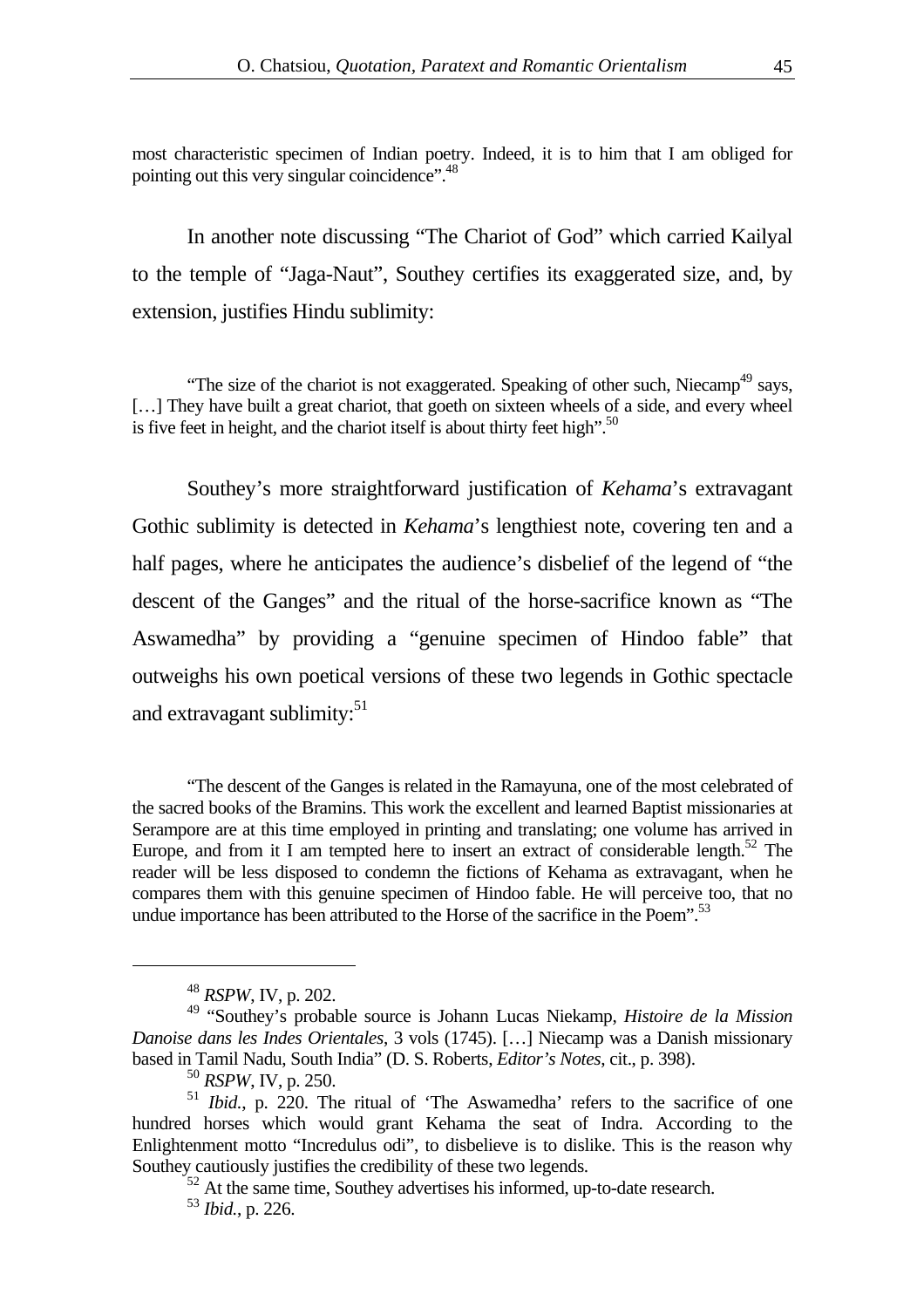Southey complements this undercutting of *Kehama*'s Hindu extravagance with his brief, though explicit, criticisms of the supposed ludicrous exaggerations of Hindu culture. Similarly to his aforementioned explicit condemnation of sati and Charles Wilks's religious tolerance towards it, he patronizingly denounces the Hindu tradition for royal appellation – "No person has given so complete a sample of the absurdity of oriental titles as the Dutch traveller Struys,<sup>54</sup> in his enumeration of the proud and blasphemous titles of the King of Siam" – and exposes the "sublimity" of Hindu religious mythology in reference to the legends surrounding Seeva's creation – "Throughout the Hindoo fables there is the constant mistake of bulk for sublimity".<sup>55</sup>

Although Southey's critique of Hinduism's sublimity is very explicit in the cases where he uses his own voice, his attitude towards Hinduism becomes rather ambiguous when he chooses to give precedence to his numerous antiquarian sources, which, as we mentioned earlier, fall under two ideologically divergent groups sanctioning two opposing views of the Orient: the 'romantic' and the Anglican or utilitarian. Southey uses his sources in a very elusive manner. He cautiously avoids being pinpointed as either exclusively evangelical, or anti-evangelical, by suppressing any straightforward and explicit commentary on sources belonging to either of the two groups. Moreover, there is an absence of quotation marks in numerous quotations which causes the impression of Southey appropriating, and therefore sanctioning, both groups. Many authorial "I"s, may be very easily misconstrued as Southey's own authorial or editorial "I". For instance, in the aforementioned quotation where Claudius Buchanan condemns the practice of

<span id="page-23-0"></span><sup>54 &</sup>quot;Jan Struys, *The Voyages and Travels of John Struys*, trans. John Morrison (London, 1683) […]. Jan Struys (d. 1694) was a Dutch travel-writer who travelled across the Mediterranean and the East to Italy, Greece, Persia, India and Japan among other places" (D. S. Roberts, *Editor's Notes*, cit., p. 404).

<span id="page-23-1"></span><sup>55</sup> *RSPW*, IV, p. 218 and p. 266.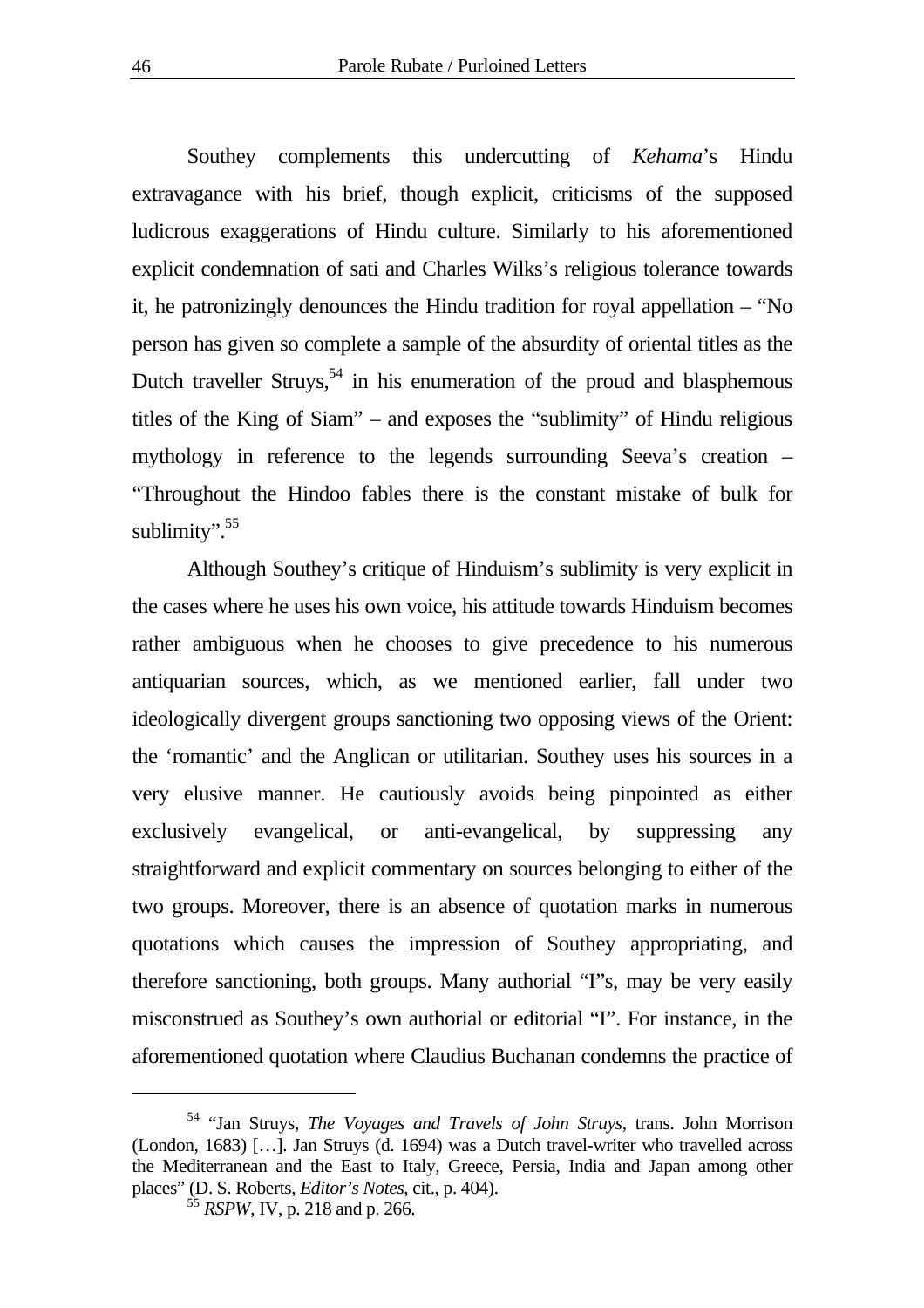sati – "the civilized world may expect soon to hear of the abolition of this opprobrium of a Christian administration, the female sacrifice; which has subsisted, to our certain knowledge, since the time of Alexander the Great" – although, Southey cites Buchanan's name at the end of the quotation, the fact that he does not use quotation marks, or any other separating marks suggests his intention, conscious or unconscious, to present Buchanan's criticism as his own.[56](#page-24-0) In a similar fashion, Southey also appropriates quotations by antievangelicals, such as Jones or Moor. By lifting the quotation marks, Southey undermines and suppresses the quotations' distinct authorship. This allows him the freedom to attach his editorial voice to any quotation, either of utilitarian or syncretistic dispositions.

The notes' emphasized factuality and historicity seemingly diminish the Hinduism's monstrous sublime, and protect *Kehama* from being associated with a provokingly extravagant and absurd eastern superstition. However, Southey's paratextual historicizing project and his initial objective to contain the Hindu sublime are counteracted by the introduction of myth and its aesthetic of the marvellous. Fiction clashes with fact, re-invoking the sublime eastern exoticism which the notes' facts and evidence are trying to contain. The term "account" is occasionally replaced by the term "story", which has loose semantic associations, verging simultaneously on the opposing notions of "history", on the one hand, and "fable", or "myth", on the other.

Therefore, Southey elaborates on the religious myth of the Glendoveers – "the celestial children of Casyapa"  $-$ <sup>57</sup> by providing "the neglected *story* of Peter Wilkins".<sup>58</sup> Accordingly, he elaborates on the myth of the Ship of

<span id="page-24-0"></span><sup>56</sup> *Ibid.*, p. 197.

<span id="page-24-1"></span><sup>57</sup> Casyapa is "the Father of the Immortals" (*ibid.*, p. 7).

<span id="page-24-2"></span><sup>58</sup> *Ibid.*, p. 204 (my italics).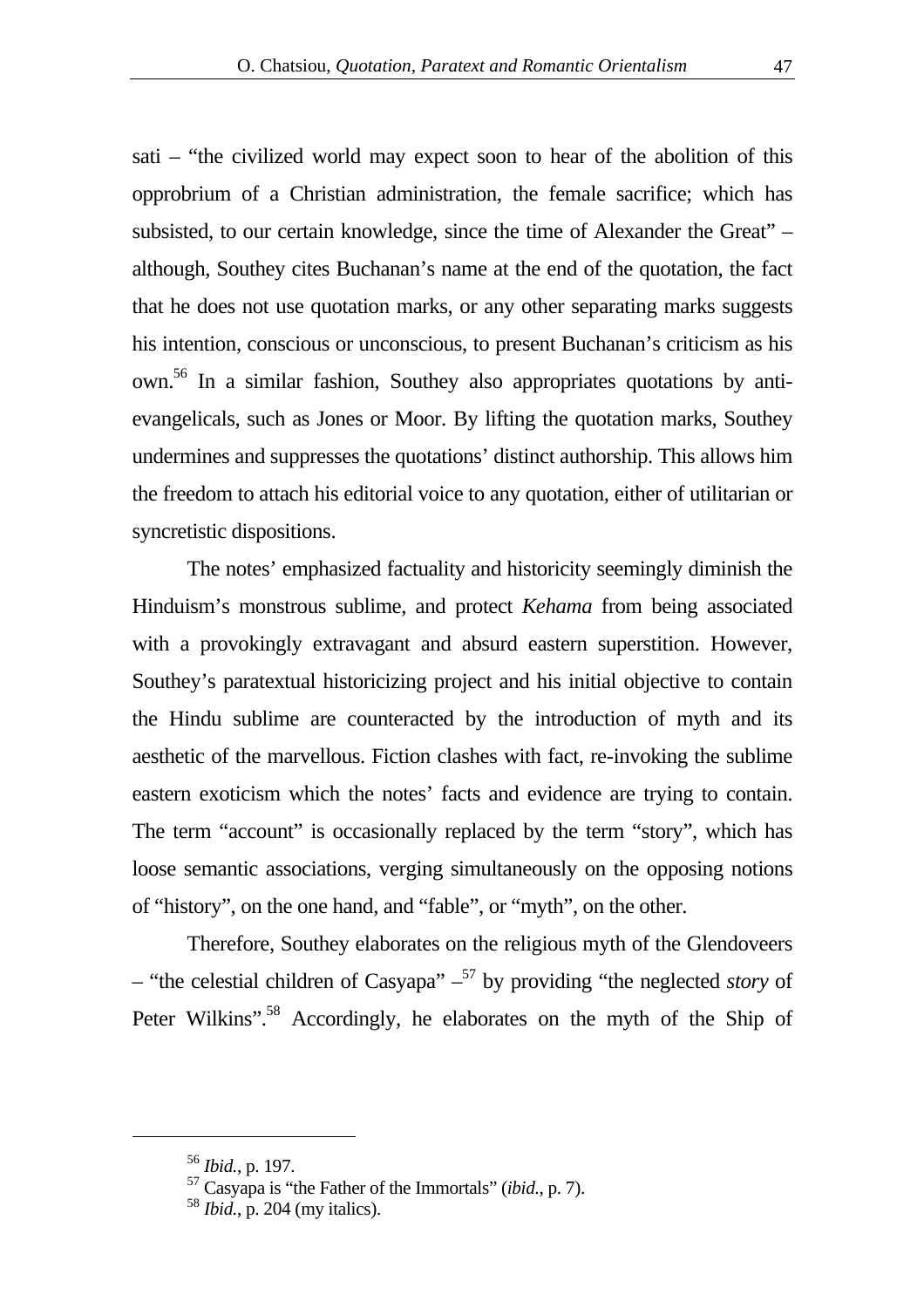Heaven<sup>59</sup> by providing its "history" by reference to a "story" from Francis Wilford's<sup>60</sup> article in "Asiatick Researches" (III, 1794):

"'On Egypt and other countries adjacent to the Cali River, or Nile of Ethiopia, from the Ancient Books of the Hindus': I have converted the *Vimana*, or self-moving Car of the Gods, into a Ship. Capt. Wilford has given the *history* of its invention, – and, what is more curious, has attempted to settle the geography of the *story*".<sup>61</sup>

This short extract exemplifies the subtle way in which *Kehama* blends the terms "history" and "story" or, otherwise, the notions of factuality and fictionality. The term "story" could be interchangeable with the term "fable". Southey, thus, provides a "fable" from Moor's *Hindu Pantheon* in relation to the God Seeva, the Destroyer: "It will be seen from the following *fable*, that Seeva had once been reduced to a very humiliating employment by one of Kehama's predecessors".<sup>62</sup> Southey undoubtedly blends facts and fictions, "histories" and "stories", challenging, thereby, the conventional perception of the notes as factual referential devices, and also, most importantly, portraying the Orient both as an object to be historicized and contained, and, also, as a sublime and exotic Other which transcends the imperial western objectives of factual representation, and fascinates himself as a poet and a scholar of the sublime.

Southey's subtle aesthetic combination of the elements of fact and fiction can be associated with, if not attributed to, his own literary career which displays a pervasive and systematic merging of the factual genres of history, biography, and periodical review, with the fictional genres of fiction and poetry. Southey always experimented with many different kinds of literature,

<span id="page-25-1"></span><span id="page-25-0"></span><sup>&</sup>lt;sup>59</sup> The Ship of Heaven transported Kailyal, and Ereenia to the Swerga, or Paradise.

<sup>60 &</sup>quot;Francis Wilford (1750/51-1822), *On Egypt and other countries adjacent to the Cali River, or Nile of Ethiopia, from the Ancient Books of the Hindus*, *Asiatick Researches*, III (1794), pp. 295-468" (D. S. Roberts, *Editor's Notes*, cit., p. 401).

<span id="page-25-2"></span> $61$  *RSPW*, IV, p. 210 (my italics).

<span id="page-25-3"></span><sup>62</sup> *Ibid.*, p. 208 (my italics).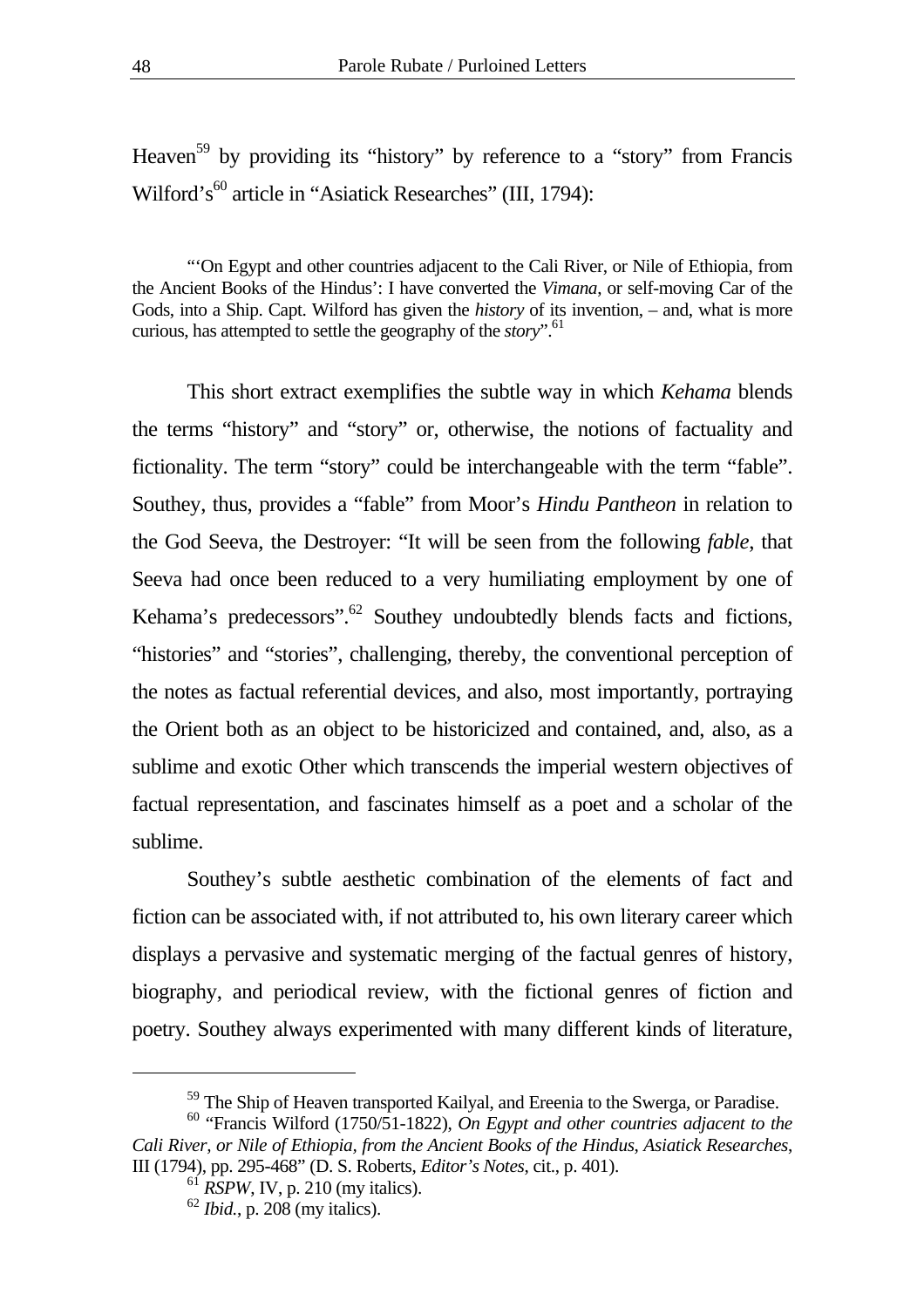and, most importantly, at the same time. For instance, between the years 1800 and 1810, he commenced the *History of Portugal* (1800) – which he never finished –, he published *Thalaba* (1801), he started reviewing for the "Annual Review" (1803), he published *Madoc* and *Metrical Tales* (1805), he began his *History of Brazil* (1807) which he published in 1810 – in the same year he published *Kehama*, and he also began reviewing for the "Quarterly Review" (1808).

It is obvious that Southey constantly moved between factuality and fictionality. He always combined the role of the factual scholar and historian and the imaginative role of the poet. In relation to this see the following extract from his letter to his friend John Rickman on January 23, 1805:

"Should my Uncle be driven from Portugal, and my design of going over in consequence frustrated, I should put the first volume to press in the course of next winter. Of materials arranged and unarranged for the several divisions, I have more than as much as would make seven such volumes as the Sharonical – a great capital of labour lying dead. With the needful works of reference at hand, nothing more is required than to transcribe them for the printer, for I have all the arrangement methodized in my own mind, and could fit in the new matter to its place as I wrote on. I am confident that the work is what it ought to be, having followed this for my rule – to relate every thing – and to write first as intelli [*sic*] – nay – you shall have it in a Triad – the three excellencies of historical composition – language as intelligible as possible. Nothing provokes me like a waste of words. Me judice [*sic*] I am a good poet – but a better historian, and the better for having been accustomed to feel and think as a poet. A new but happily a last cargo interrupted me just as I was setting to. They are almost killed off, and meantime I had collected matter for a chapter on the  $Hindoos$ ".  $63$ 

The composition of the *History of Portugal* coincides with the composition of and research on *Kehama*, or 'the Hindoos'. Southey's factual disposition coincides and blends with the creative one. He asserts this stylistic hybridity by claiming that he is a good poet because he is a good historian and vice-versa. A comparison between the *History of Portugal* and *Kehama*'s notes proves that he applies his methodical nature, and his referential system,

<span id="page-26-0"></span><sup>63</sup> *New Letters of Robert Southey*, cit., vol. I, p. 376.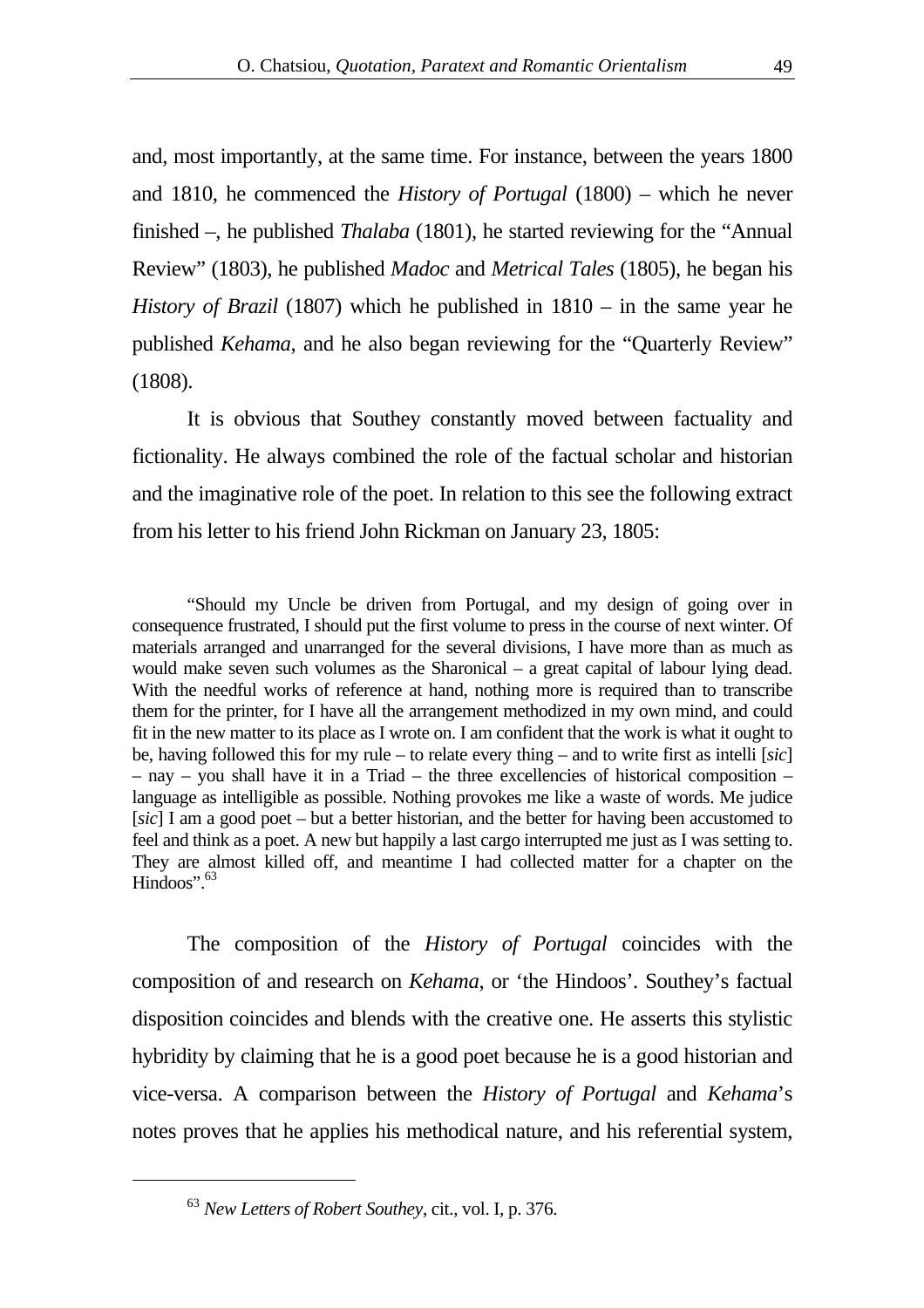or, to use his own words, his 'rule – to relate every thing  $-$ ' not only in the context of history, but also in that of poetry. For Southey, factuality and fictionality transcend the conventional theoretical genre-distinctions and categorizations and go always hand in hand.

In conclusion, Southey's intricate art of quotation is central to the development and projection of his authorial identity and public persona, enabling him to reveal as well as conceal aspects of his complex socio-political and religious ideology, controlling the readers' perceptions and manoeuvring their assumptions. Paratext and quotation are integral, formative aspects of Romantic Orientalism and Romantic-period poetics, illustrating the hybridity and diversity of the Romantic genius and Romantic poetic creation, and challenging common assumptions about a sublime, universal Romantic-period poetry. Romanticism's "Purloined Letters" resonate its strong connection to history and factuality, reverberating their antiquarian rationalism and factuality onto the main poetic text, upsetting, or deconstructing its romantic sensibility and oriental exoticism. *Historia* or factuality is ironically coupled with *fabula* or myth and artful reproduction with imaginative invention. Paratext provides an essential means towards a more nuanced understanding of Romantic-period literature and, on a broader level, demands a new method and perspective towards a more comprehensive analysis of fictional literature.